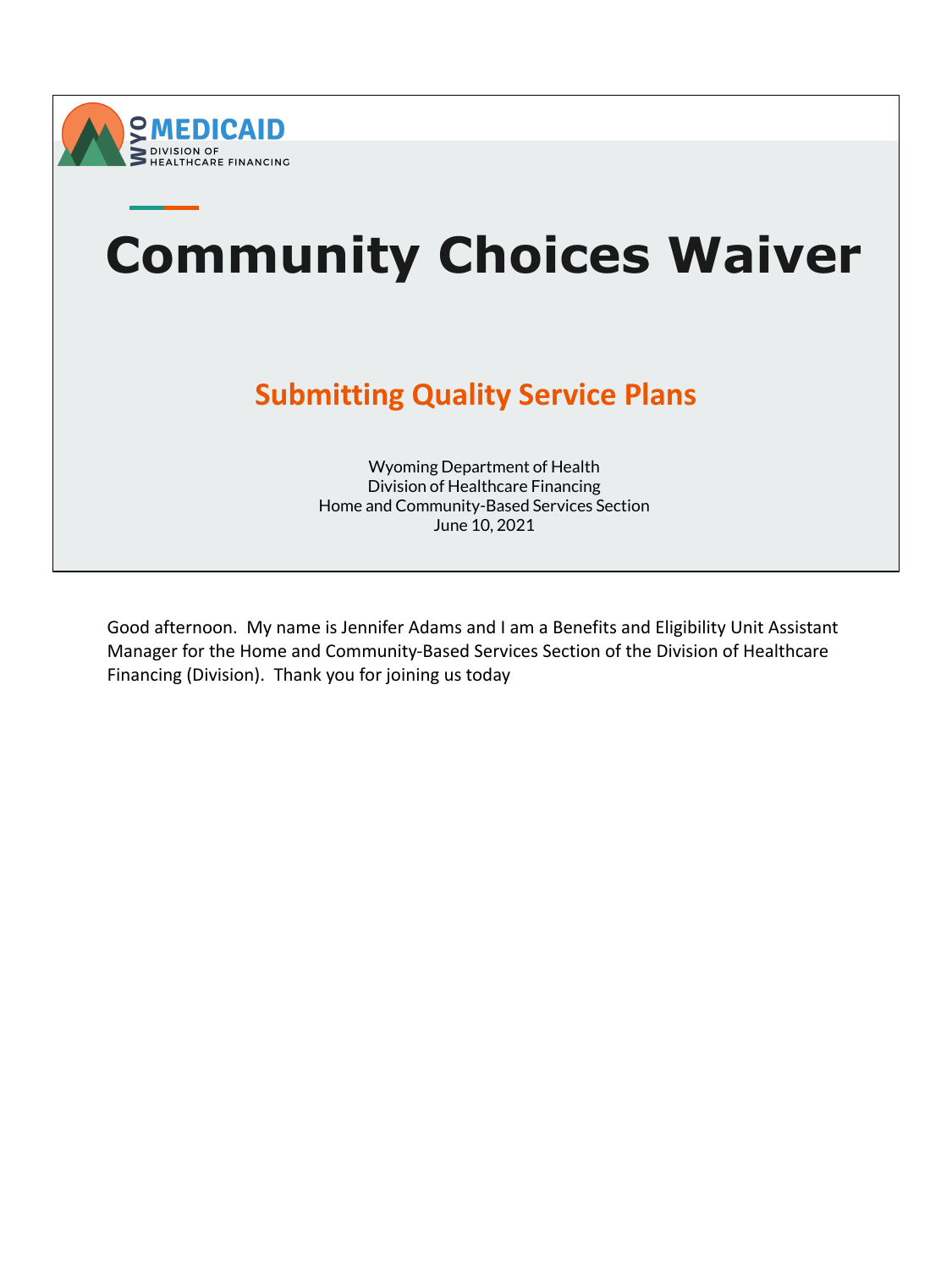

Explain the components of a quality service plan, and review the case manager's role in submitting a quality service plan.

The purpose of today's training is to explain the components of a quality service plan, and review the case manager's role in submitting a quality service plan.

2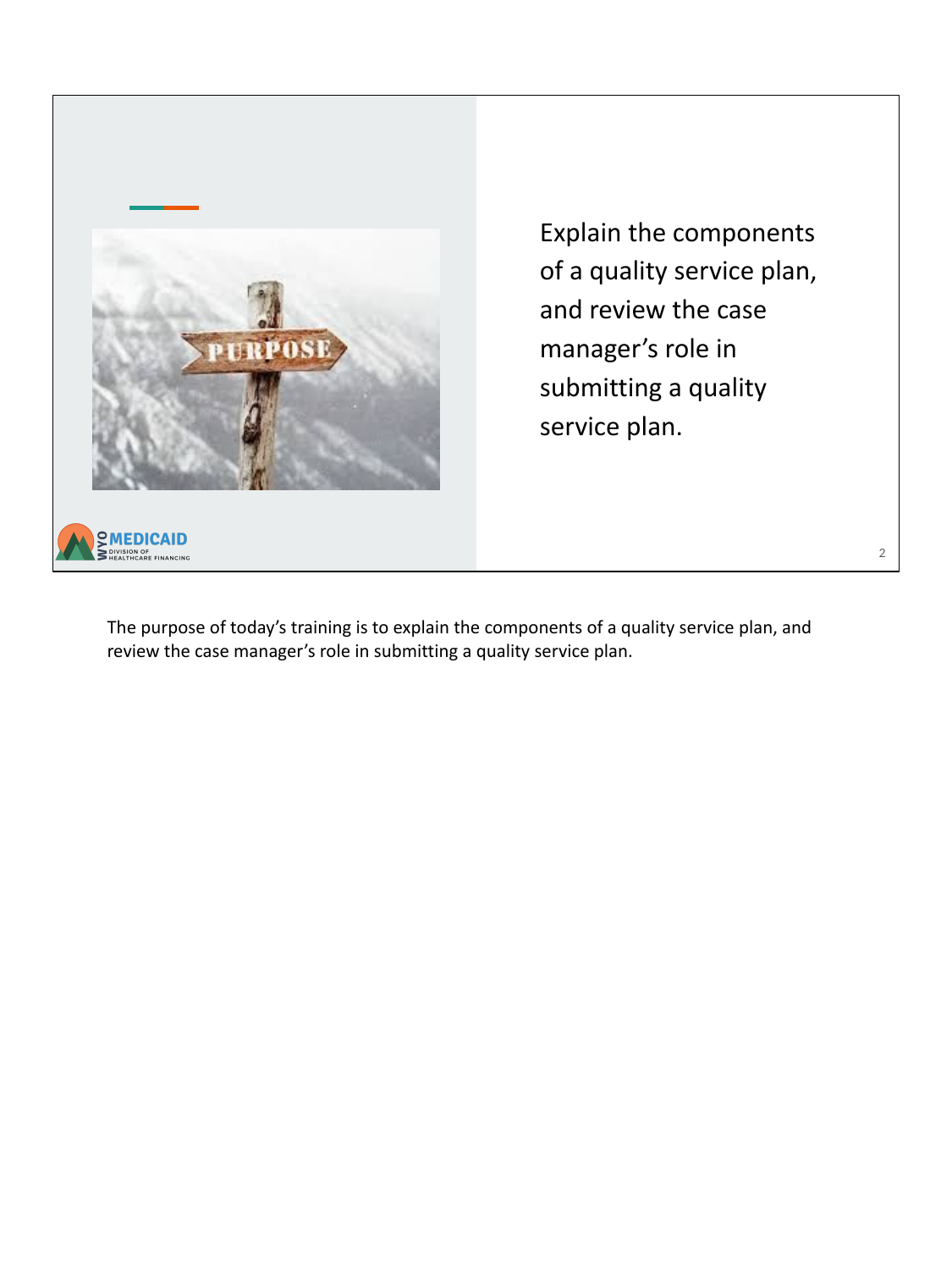### **Training Agenda**

- $\rightarrow$  Explain the assessment process and how the assessment paves the way for a quality plan
- $\rightarrow$  Review the purpose of person-centered planning
- $\rightarrow$  Explore the characteristics of a quality service plan
- → Review billing options available July 1, 2021

By the end of this training, the following topics will have been introduced and explained.

- First, we will explain the assessment process, the Division's expectations of case managers when completing assessments, and how assessments are used to develop a quality service plan.
- We will review the person-centered planning process and the importance of using person-centered planning when developing a service plan.
- We will explore the characteristics of a quality service plan and the Division's expectations of case managers when developing a service plan.
- Finally, we will review the Service Plan Development and Monthly Monitoring billing units that will be in place beginning July 1, 2021.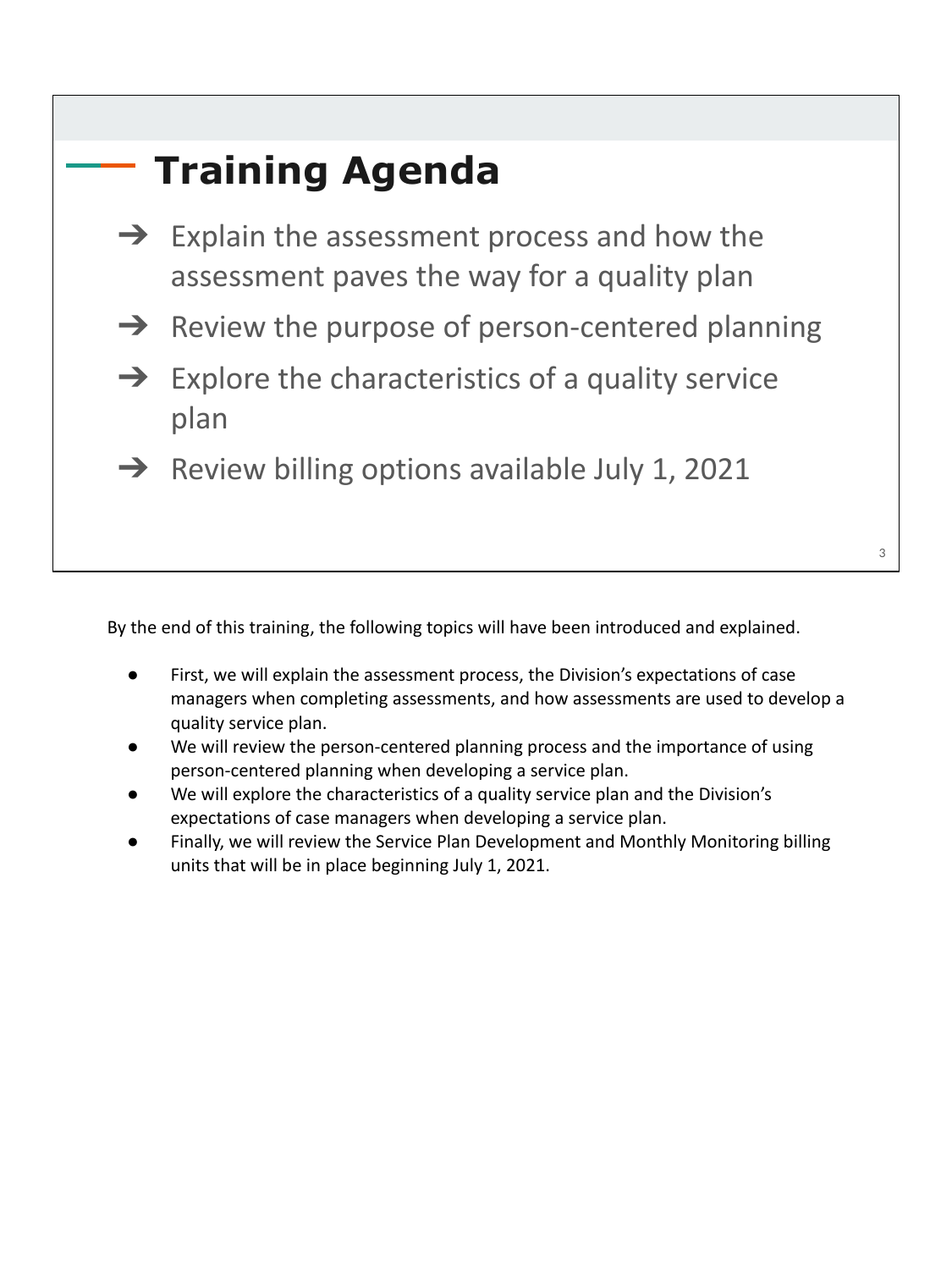

A quality service plan ensures that the participant's choices are documented and honored.

4

Choice is a basic tenet of home and community-based waiver services. Waiver participants must have the freedom to exercise choice in who provides their services, where they live, with whom they spend time, and what they want for their future. Having choice is paramount to human dignity.

It is the case manager's responsibility to develop and submit a quality service plan, which is the guiding document for what the participant wants their services to look like, how they want their services delivered, and how the services are going to meet their specific needs. A quality plan clearly describes a participant's choice, and demonstrates that the participant was included in the planning process. When the participant has a quality service plan, their choices are not only documented, but much more likely to be honored.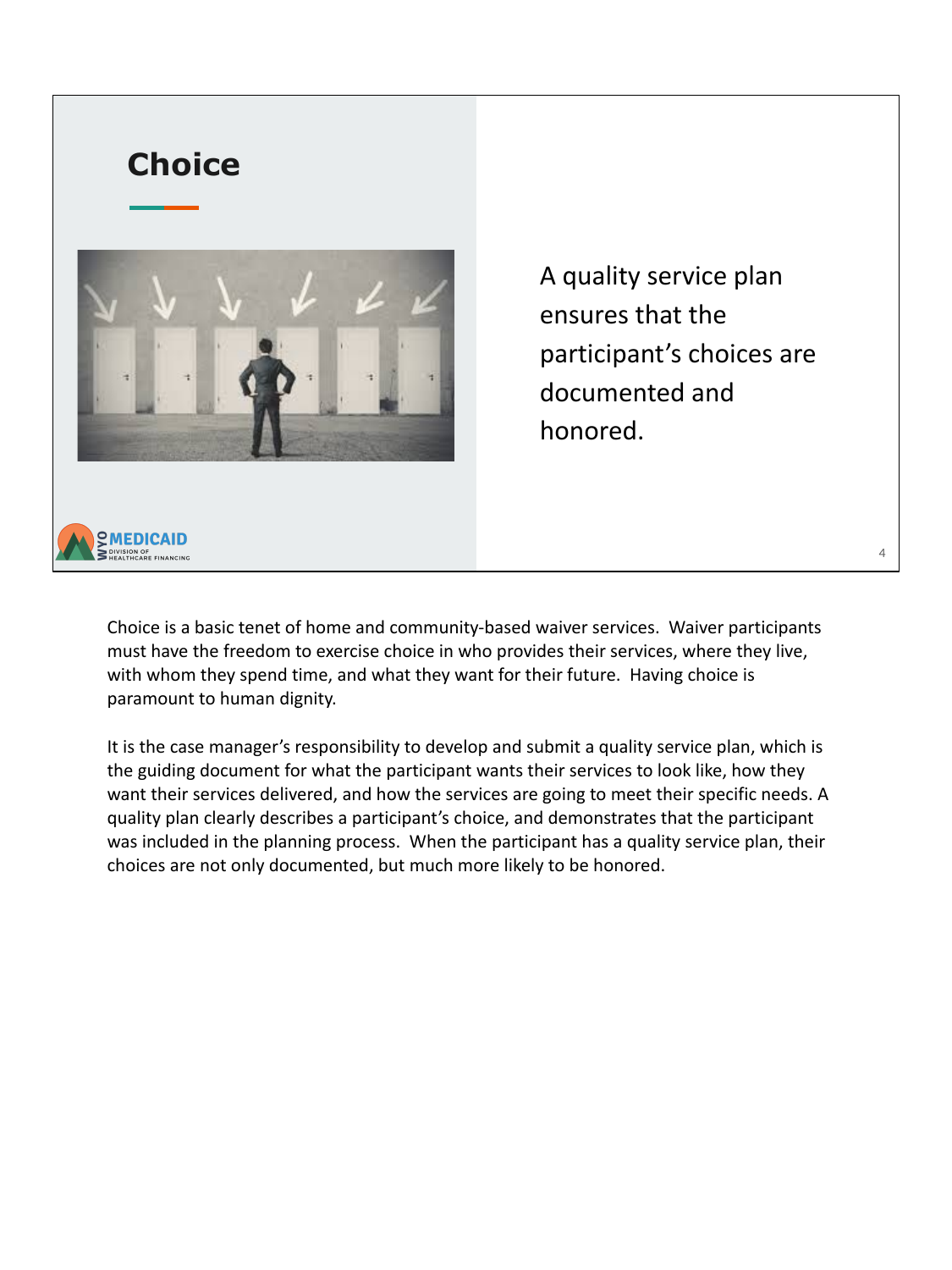

In order to develop a service plan that meets the participant's needs, case managers must conduct a comprehensive assessment with the participant. The assessment process is completed in the Electronic Medicaid Waiver System (EMWS). All identified assessments must be completed before case managers can start the service plan development process. The assessments are part of an overall checklist in EMWS that is designed to be completed in a specific order. Skipping around can cause EMWS to become non-responsive and may prevent the case manager from completing the plan development process.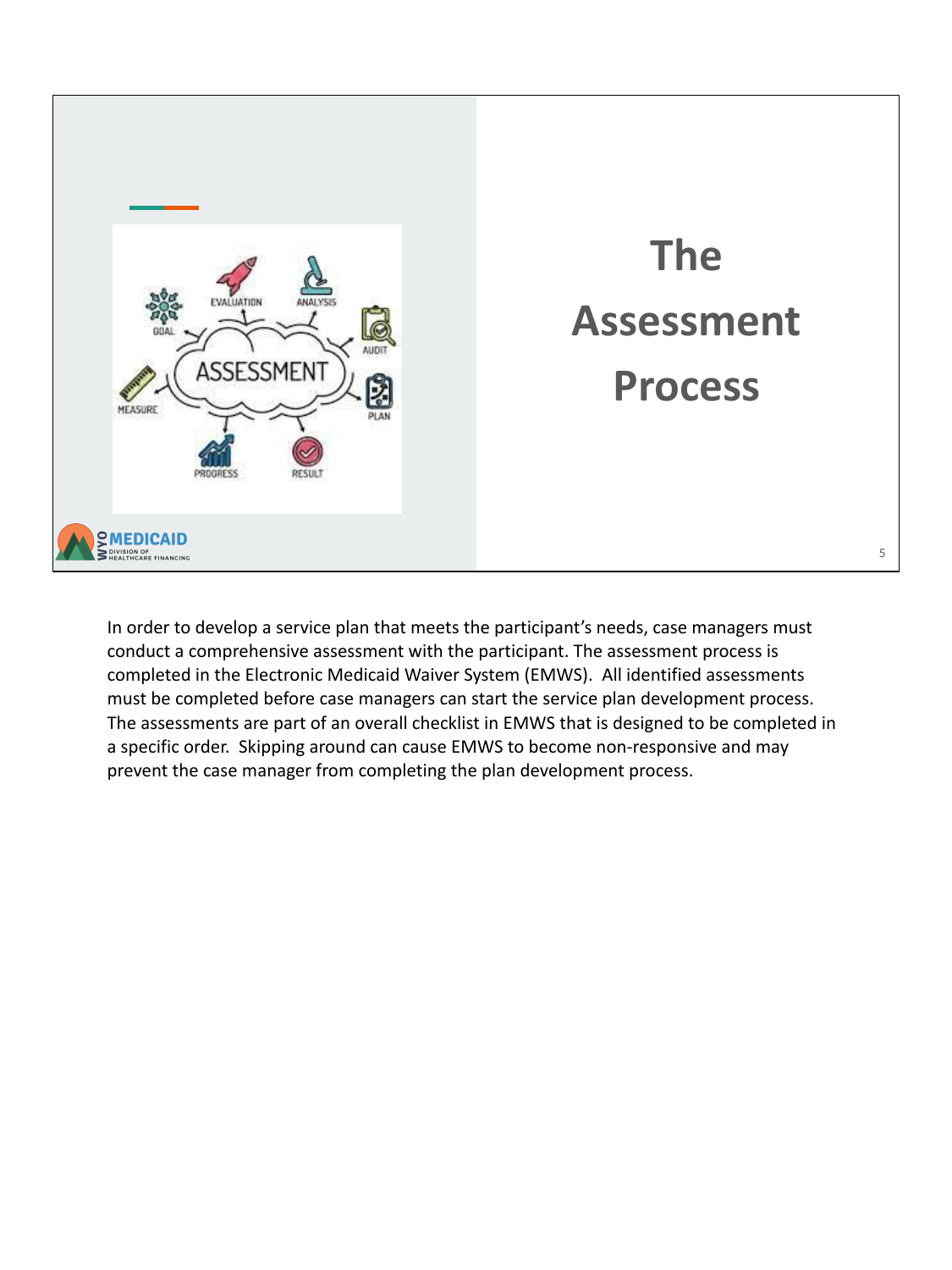### **What is the Assessment Process?**

- $\rightarrow$  Determines a participant's needs, preferences, and goals.
- $\rightarrow$  Determines the participant's need for medical, educational, and social supports.
- $\rightarrow$  Identifies risks to the participant's health and welfare.

The assessment process is designed to help the case manager and participant determine the participant's needs, preferences, and goals, and help identify any medical, educational, social, or other service needs that should be addressed in the service plan.

The answers that the participant gives during the assessment process determines the need for additional assessments. Ultimately, these assessments identify risks to the participant's health and safety and determine the services that the participant will need to have on their service plan.

When the case manager completes the Participant Profile assessment, and any other assessments that are populated based on the answers a participant gives, the service plan that results will be more reflective of the participant's needs, goals, strengths, and preferences.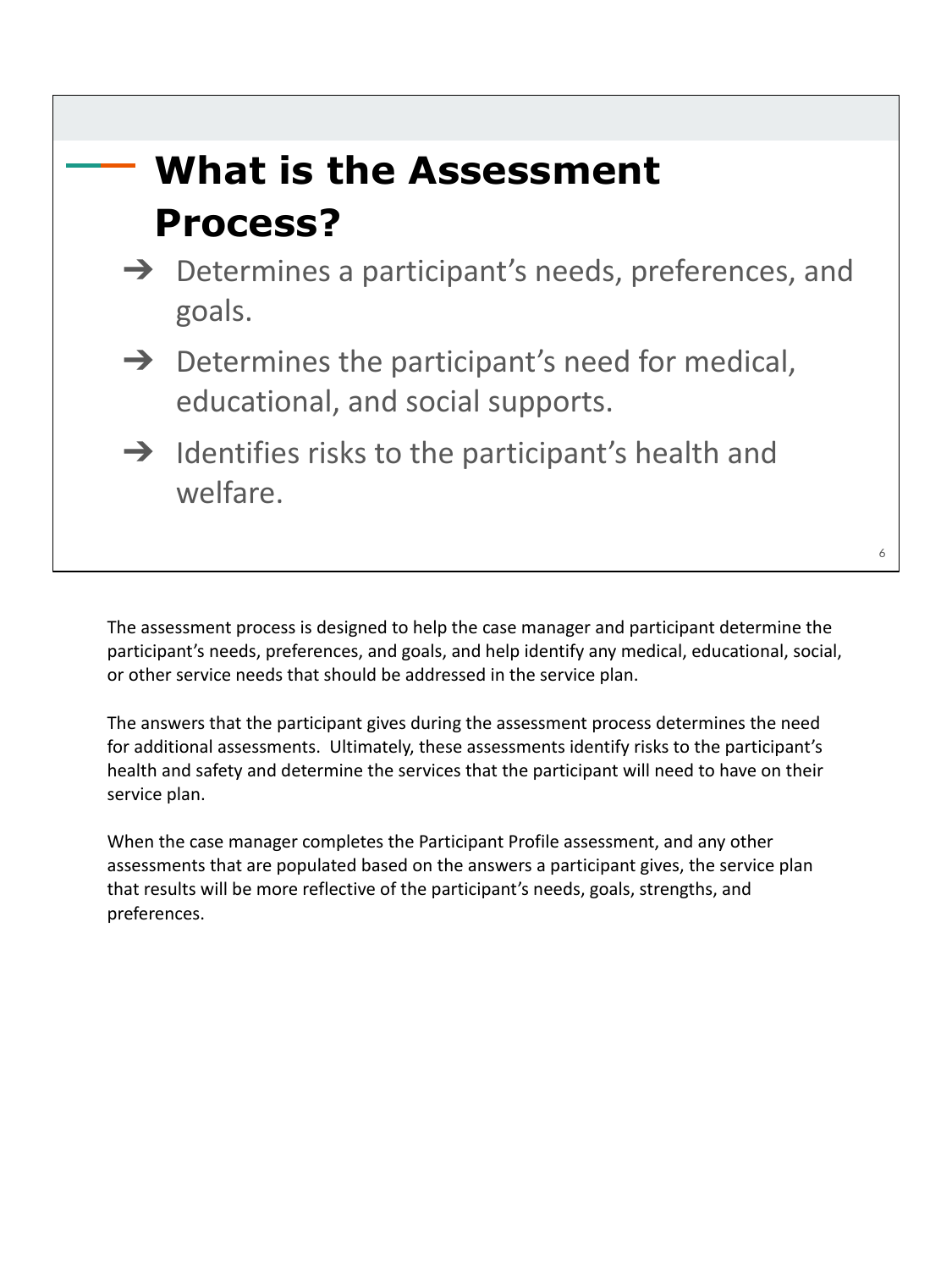| <b>Assessment</b>                                     | <b>Description</b>                                                                                                                                                                   |
|-------------------------------------------------------|--------------------------------------------------------------------------------------------------------------------------------------------------------------------------------------|
| <b>Supported-Decision Making</b><br><b>Assessment</b> | Assess the participant's ability and comfort in making<br>decisions regarding their service plan and other life<br>circumstances                                                     |
| <b>Community Relationships</b><br><b>Assessment</b>   | Assesses the participant's level of engagement and<br>interest in employment, educational, and/or other<br>social/cultural opportunities                                             |
| <b>Housing and Environment</b><br><b>Assessment</b>   | Assesses the stability of the participant's living<br>conditions and whether those conditions are<br>supportive of the participant's overall health and<br>welfare                   |
| <b>Caregiver Assessment</b>                           | Assesses the availability, strength, and stability of the<br>participant's natural support system as well as<br>identifies potential support needs for the natural<br>support system |
| <b>Participant-Direction</b><br><b>Assessment</b>     | Assesses the participant's desire, comfort, and<br>capability to direct his or her own care                                                                                          |

There are several assessment modules. All participants must complete the Participant Profile assessment module, which is used to gather basic information on the participant's background, family and natural support system, home environment, participation in the community, interest in participant-directed service options, and overall health status. EMWS will automatically populate additional assessments based on the answers in the profile. If the case manager feels that another assessment is necessary, they can complete other assessments as needed. If a case manager believes that an additional assessment is necessary, but the assessment did not automatically populate, they should review the Participant Profile to ensure that the information included is comprehensive and paints an accurate picture of the participant's circumstances.

This module is also necessary to help the case manager build rapport with the participant. During the assessment the case manager will identify the participant's strengths, preferences, support needs, and potential risk factors, which will be used to develop meaningful goals. The assessment is designed to identify areas that require a more in-depth assessment. Based on information obtained in the Participant Profile, case managers may be required to conduct additional assessment modules, including:

- Supported-Decision Making assessment, which assesses the participant' ability and comfort level in making decisions about their service plan and life circumstances;
- Community Relationships assessment, which assesses the participant's engagement and interest in employment, educational, and other social or cultural opportunities;
- Housing and Environment assessment, which assesses the participant's living conditions, and if the conditions support the participant's overall health and welfare;

7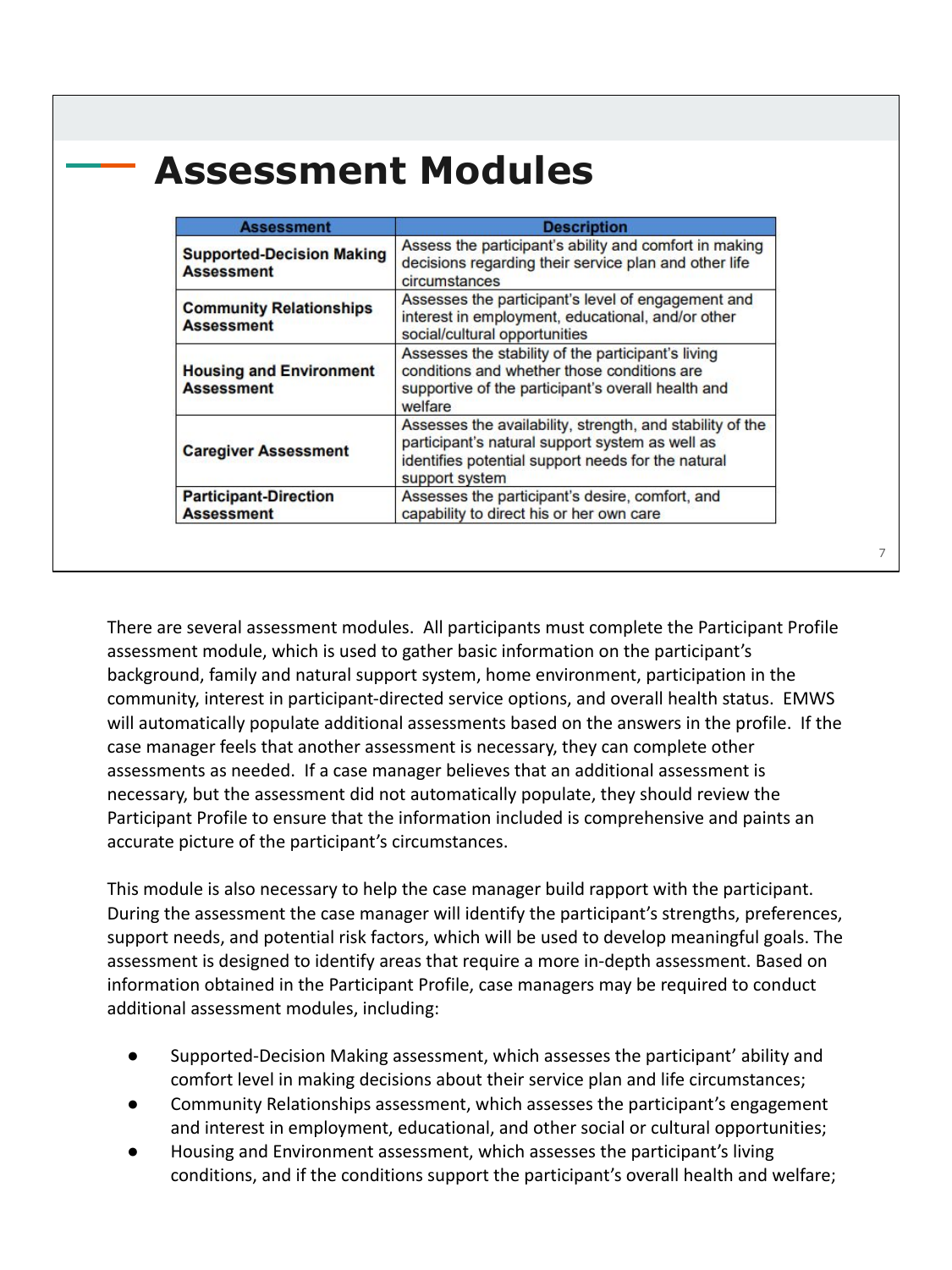- Caregiver assessment, which assesses the availability and stability of the participant's natural support system and identifies that system's need for support; and
- Participant-Direction assessment, which assesses the participant's desire and capability to direct their services through the participant-directed service delivery model.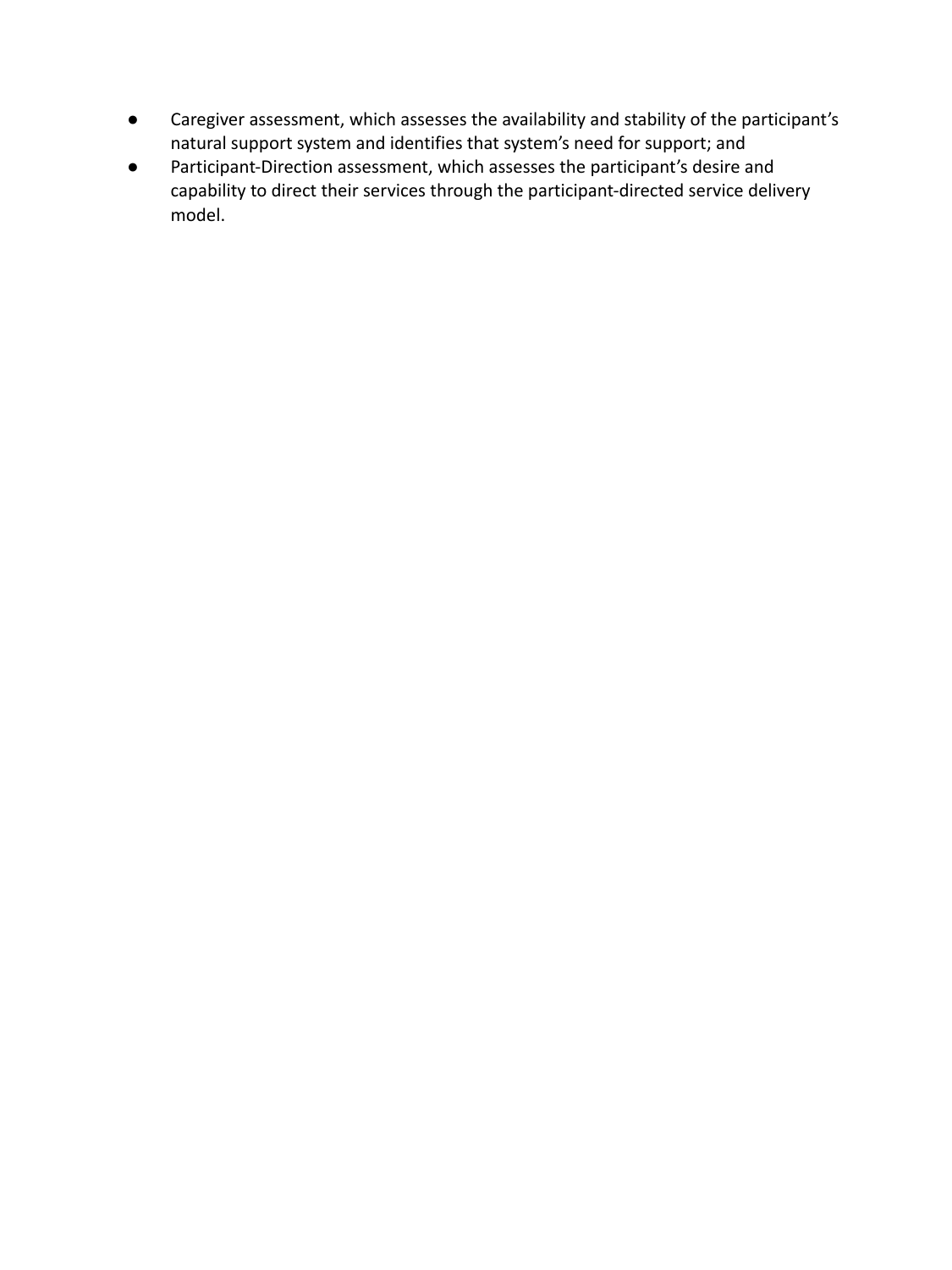### **Participant Profile**

- $\rightarrow$  Participant history;
- **→** Level of care assessment results;
- $\rightarrow$  Diagnosis and other relevant medical information; and
- $\rightarrow$  Information provided by others who know the participant.

As case managers work their way through the Participant Profile assessment, they should ensure that the following information is reviewed and documented:

- The participant's history, including medical, social, and other health needs or concerns;
- The participant's current LT101 assessment results to ensure that there hasn't been a change in the participant's condition that may result in the need for an updated assessment; and
- A review of the participant's diagnoses and other relevant medical information.
- If requested by the participant, information can be provided by others, such as friends or family members, who know the participant. The participant must give the case manager permission to speak with others and the case manager must document the names of anyone the participant has given them permission to speak with as well as what information they have agreed to let them share. It is important to remember that protected information should only be shared in a manner that is compliant with Health Insurance Portability and Accountability Act (HIPAA) requirements.

8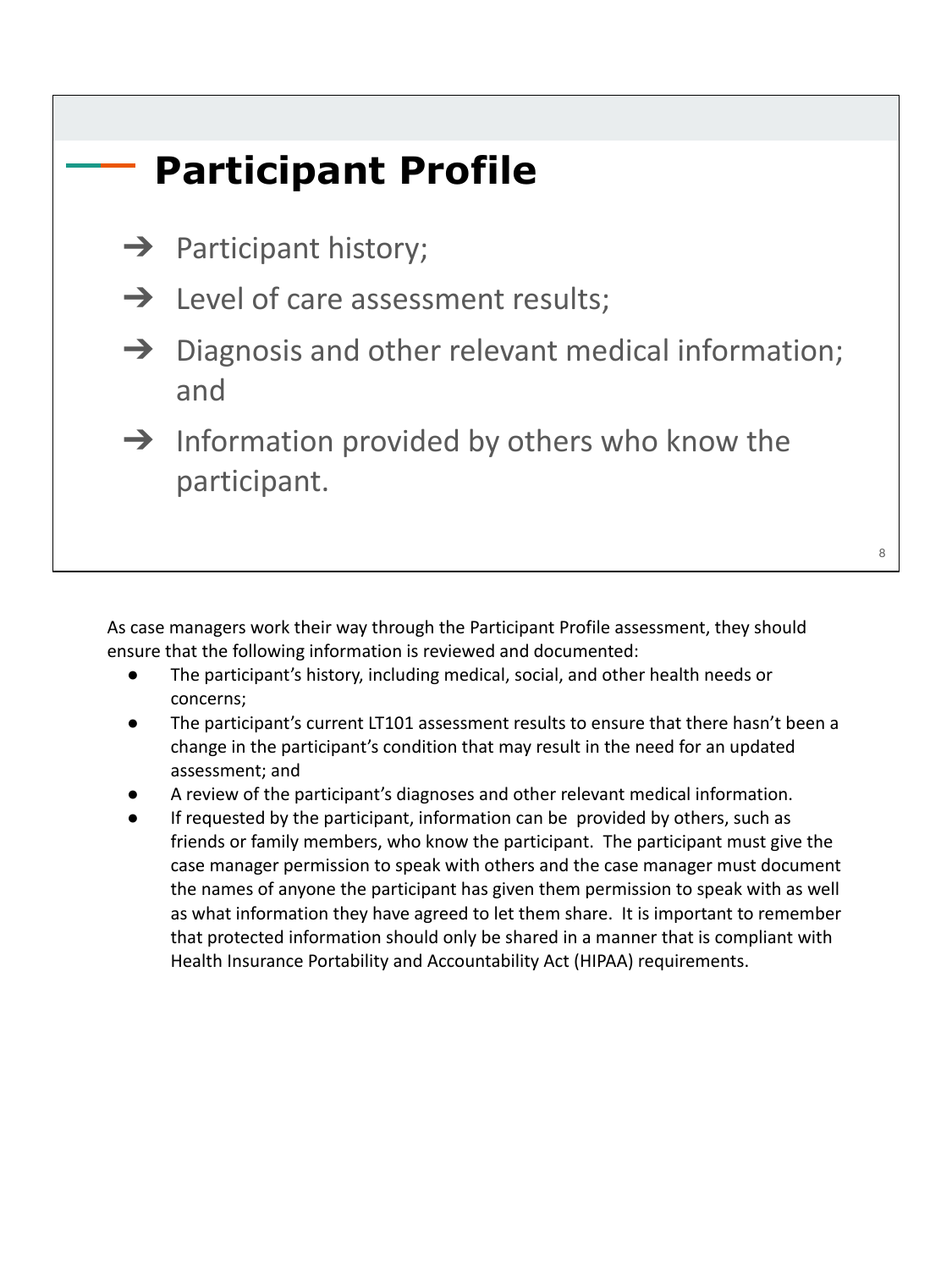

Case managers must meet specific timeframes when completing participant assessments.

The case manager must conduct participant assessments when the participant initially enrolls in the CCW program, and at least annually thereafter when the case manager develops the annual service plan. Case managers may need to conduct additional assessments during the service plan year if there are major changes in the participant's life, such as the participant moving from their own home to an assisted living facility (ALF) due to deteriorating health concerns.

Within five business days of being notified that the participant's enrollment has been initiated or a funding opportunity has been given, the case manager must contact the participant to schedule the Participant Profile assessment and other assessments as applicable. Case managers must complete this initial Participant Profile assessment within ten business days of being notified that the participant is eligible for CCW services. The annual reassessment must be conducted no sooner than 60 calendar days, and no later than 15 calendar days, prior to the service plan end date.

The assessment should be scheduled at a time and location that is convenient for the participant.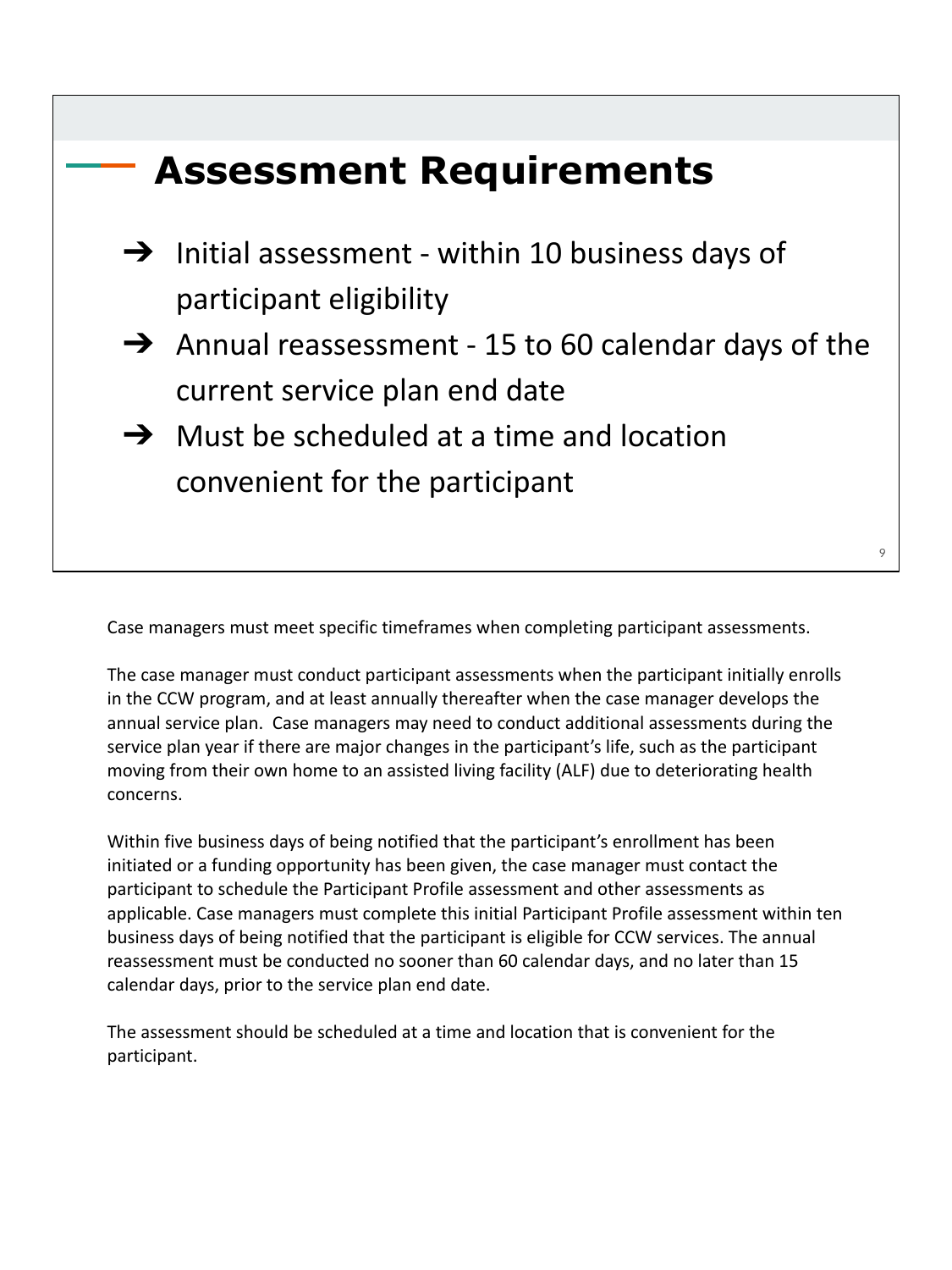#### **Assessment Practices**

- $\rightarrow$  Approach the assessment as a conversation.
- $\rightarrow$  Ask open ended questions.
- $\rightarrow$  Ask follow-up questions.
- $\rightarrow$  Ask questions to understand the task or goal.
- $\rightarrow$  Ask specific questions for each module.
- $\rightarrow$  Document information within five business days.

10

While each assessment module has specific questions that need to be addressed, case managers should approach each assessment as a conversation, rather than a series of questions and answers. As often as possible, case managers should ask open ended questions to start the conversation, and ask follow-up questions to get more details. Case managers should ask questions that provide information related to the scope, frequency, and duration of the supports the participant will need in order to complete tasks or achieve their goals. For example, if the assessment process indicates a participant needs assistance with bathing, the case manager should ask questions such as:

- Do you prefer to have a male or female help you with bathing?
- Do you prefer showers or baths?
- How often do you need to bathe? How long does it usually take for you to bathe?
- What type of support do you need? Help washing your hair? Help getting into and out of the tub? Help with all bathing activities?
- What will you do if support is not available?

Case managers should ask any other questions that will paint a comprehensive picture of how the participant accomplishes bathing, their support needs, and their preferences. Answers to these types of questions will help the case manager and participant develop a more comprehensive service plan that addresses the participant's needs and preferences. In addition, answers to these questions will help the case manager determine the number of units to authorize for services.

Case managers must enter all assessment information into EMWS within five (5) business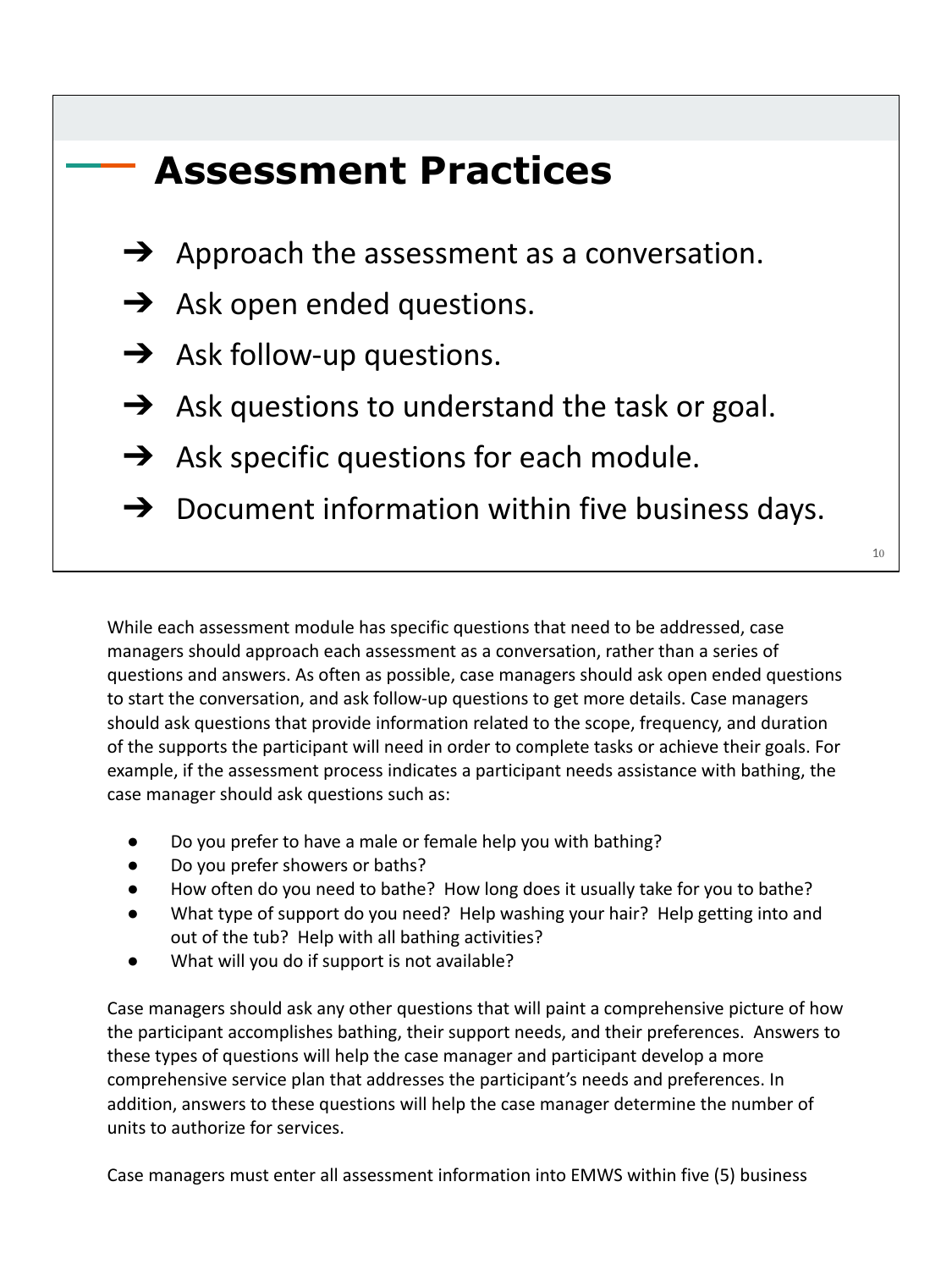days of completing the assessment.

Although case managers are required to complete the assessment modules identified, it is important for case managers to understand that a complete assessment of the participant's needs is a process, and may include other activities to determine the need for services.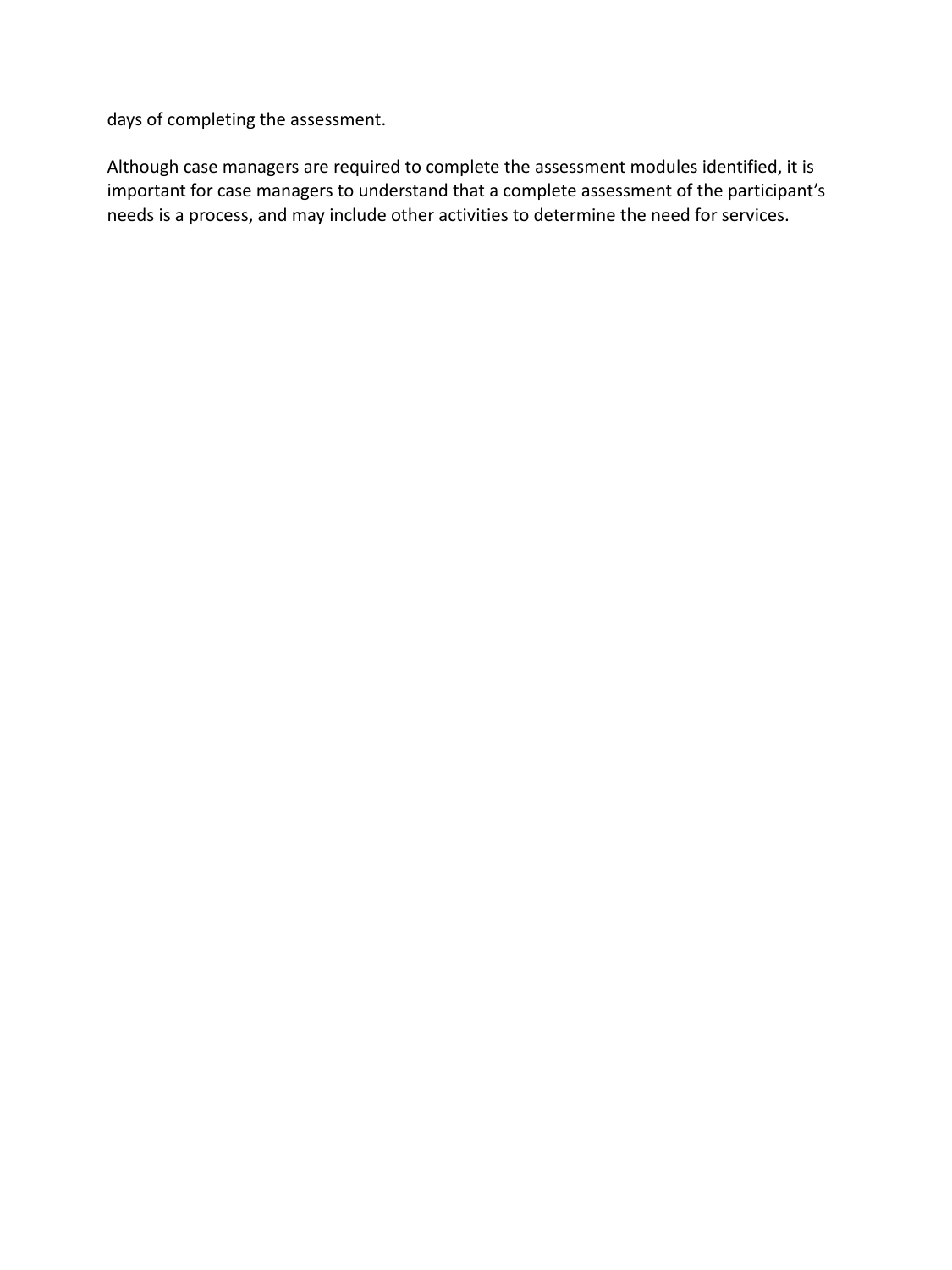

It is the case manager's responsibility to develop a thorough and accurate service plan that ensures the health and welfare of participants. The service plan must be based upon the information obtained from the assessment process. A well-executed and person-centered service planning process is crucial to ensuring that participants receive quality CCW services.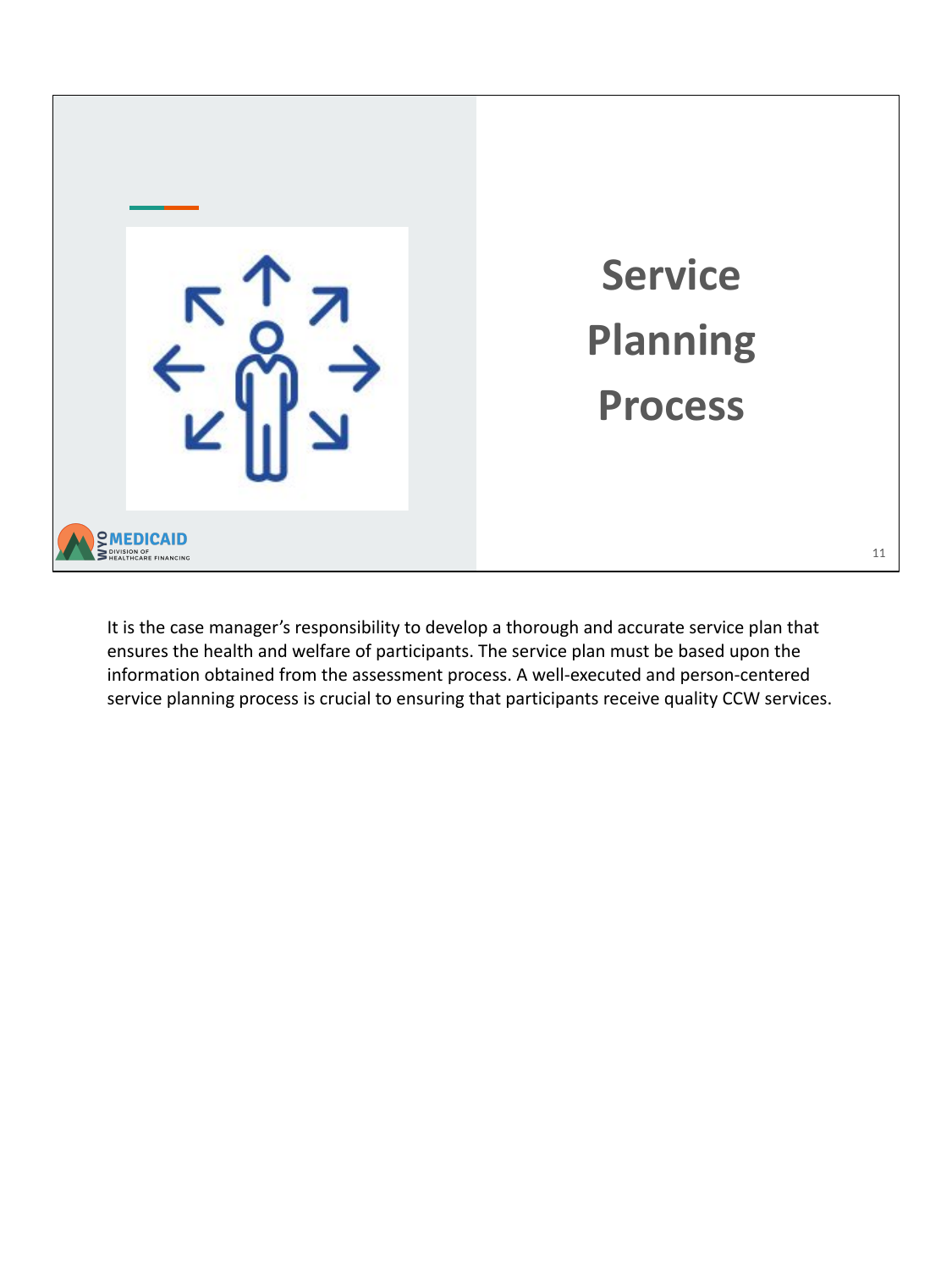

# **A Word About Person-Centered Planning**

The case manager must use person-centered planning to understand the needs, preferences, goals, and desired accomplishments of the participant.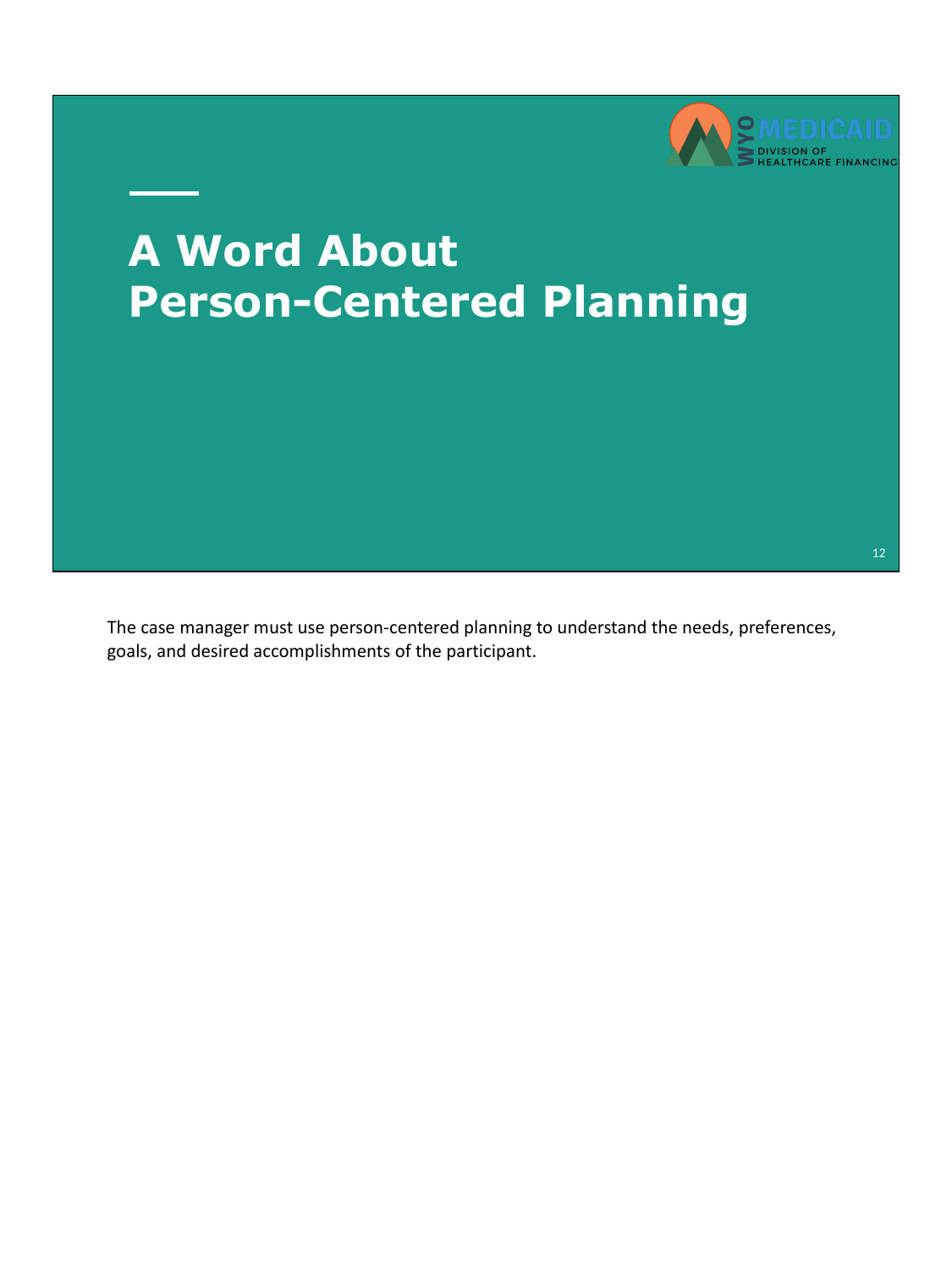### **What is Person-Centered Planning?**

An ongoing process used to help people plan for their future. In person-centered planning, the plan of care team focuses on the participant and that individual's vision of what they want their life to be.



Person-centered planning is an ongoing process used to help people plan for their future. In person centered planning, the plan of care team focuses on the participant, and their vision of what they want their life to be. The plan of care team identifies opportunities for the participant to develop personal relationships, participate in their community, increase control over their own life, and develop or maintain the skills and abilities needed to achieve these goals. Person-centered planning relies on the commitment of the team to make sure that the strategies discussed in the service plan meeting are implemented.

The participant is the team leader, and can choose anyone they'd like to be involved in the person-centered planning process, including individuals or support staff members who work directly with them on a day-to-day basis. The case manager serves as the meeting facilitator, and leads the team through the process, handles any conflicts that arise, and assures equal opportunity for all to participate.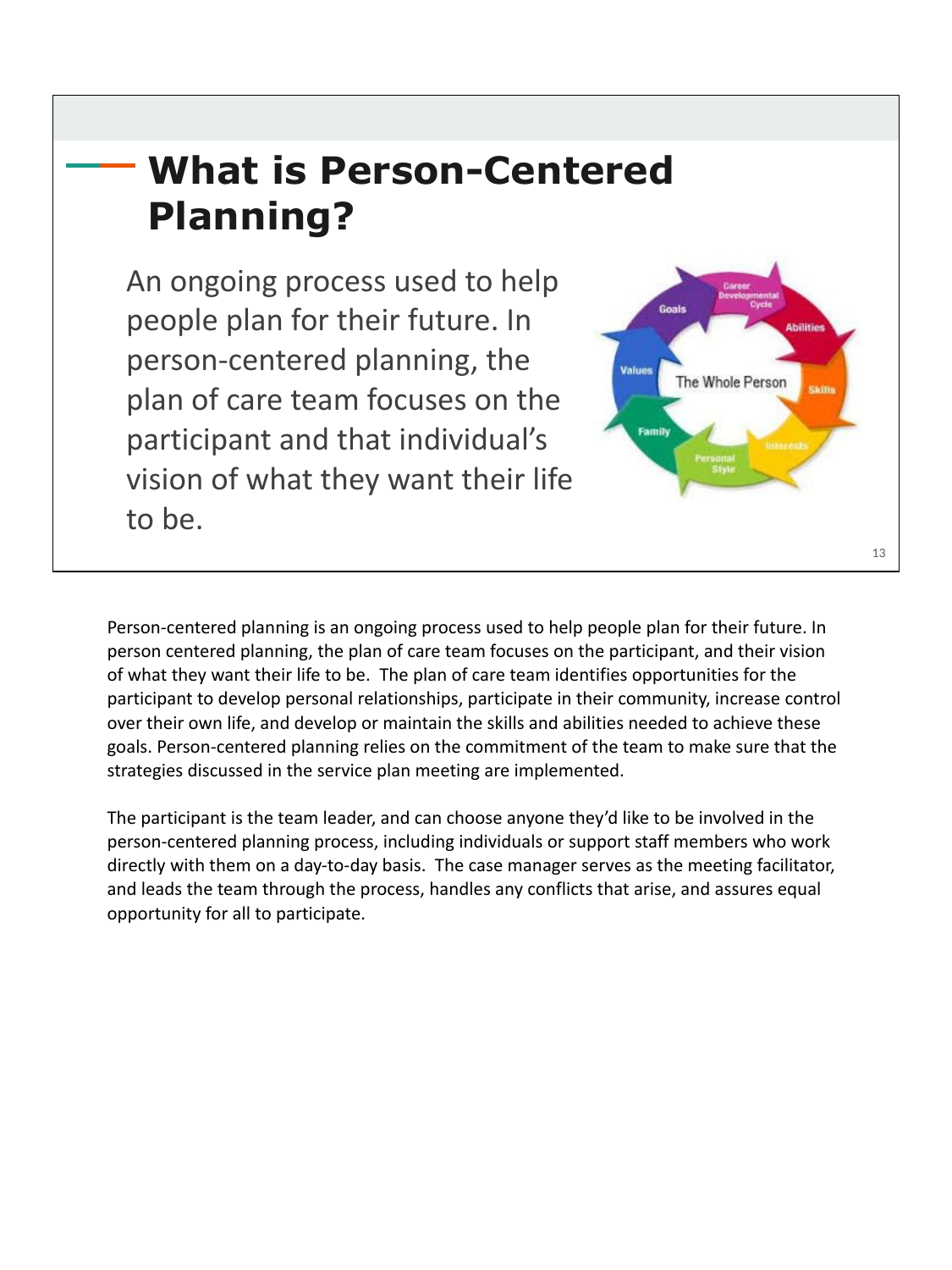#### **The Purpose of Person-Centered Planning**

- $\rightarrow$  To look at the person's whole life.
- $\rightarrow$  To assist the participant in gaining control over their own life.
- $\rightarrow$  To increase opportunities for participation in the community.
- $\rightarrow$  To recognize individual desires, interests, and dreams.

When facilitating a person-centered planning meeting, it is up to the case manager to ensure that the meeting is conducted in a way that includes the participant and addresses the participant's life as a whole...not just their waiver services. There will be a need to talk about areas of concern, but the meeting should focus on the participant's strengths, how they can exercise control over their life, and how they can be an active and participating member of their community. The team needs to acknowledge the participant's desires, interests, and dreams, and work as a team to identify ways for the participant to get what they want out of their life.

The result of the person-centered planning process is a service plan, developed by the case manager with the input of the participant and plan of care team, that includes supports, activities, and skill development or maintenance activities that will help the participant live the life that they want.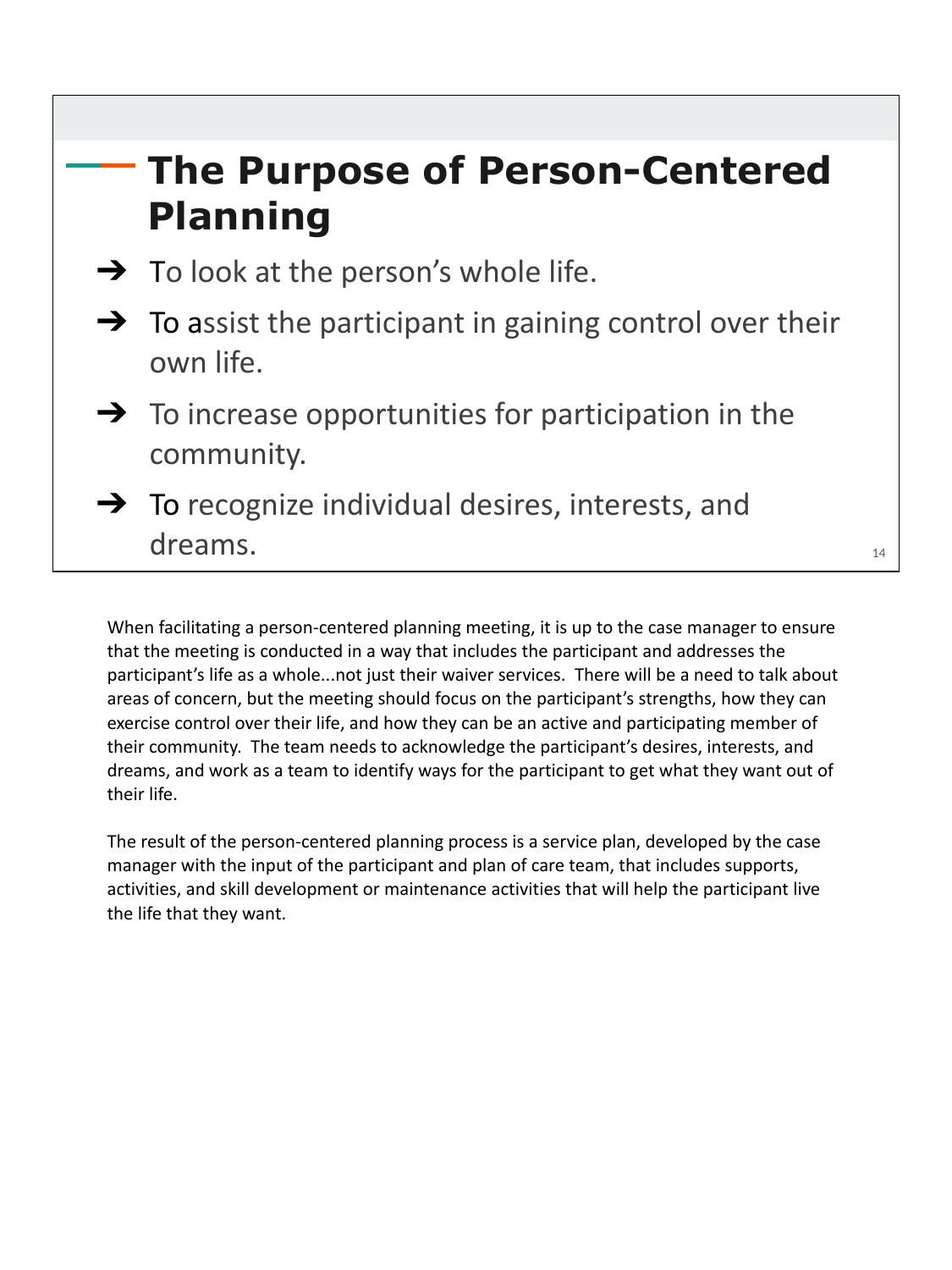



According to Merriam-Webster, quality means a degree of excellence, or the superiority of a thing. So what is a quality service plan?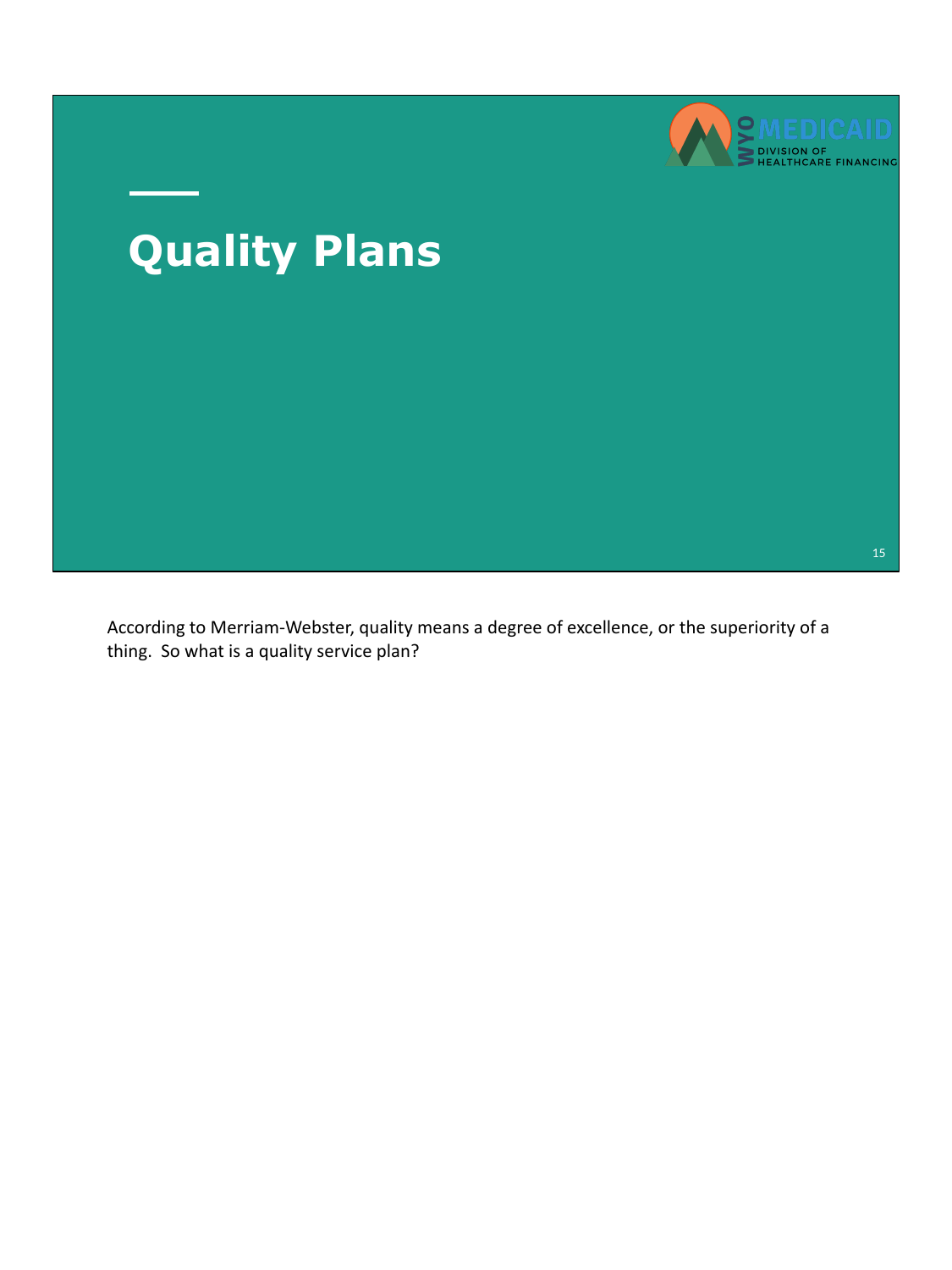

A quality service plan must have certain characteristics. Plans must accurately capture the participant's wants and needs to ensure the participant is able to live the life they want to live. Plans must be comprehensive in their content, encompassing not only participant needs and wants, but any support the participant needs to make decisions, achieve goals, or mitigate health and safety risks. Plans must be person-centered, and the participant must be involved in the plan development process. Case managers must execute a professional product, meaning that it must be well written and free of spelling grammatical errors. Case managers must ensure that the service plan aligns with the service index and the waiver agreement for how services may be provided.

Before the case manager submits the service plan in EMWS, they must acknowledge that the service plan represents a complete and accurate picture of where the participant is at this point is in their life. Remember, service plans are legal documents that demonstrate that the participant is receiving needed services, justify the case manager's payment for services rendered, and may be reviewed by the Division at any time.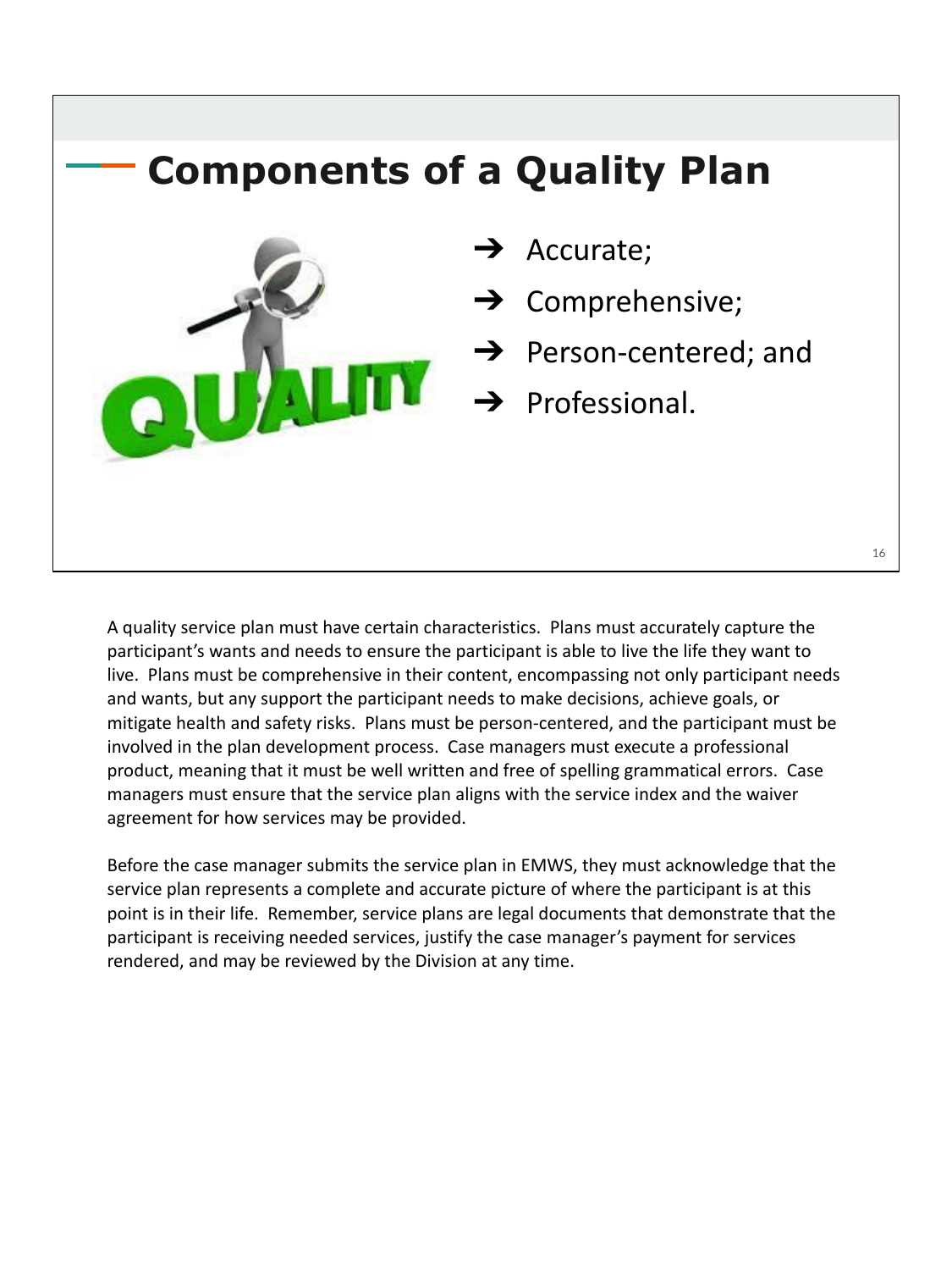#### **Paint a Comprehensive and Accurate Picture**

- $\rightarrow$  Desires and needed supports;
- $\rightarrow$  Support with decision making;
- $\rightarrow$  Health and safety risks; and
- $\rightarrow$  Goals.

As mentioned earlier in the training, the participant's responses to the assessments will help guide the case manager in developing the service plan and identify specific needs that must be addressed. The service plan is the road map for providers to deliver the services, so it is imperative that this important information is included.

- The assessments address considerations such as the participant's cultural, traditional, and personal values; times during the week or year that are important or significant; and preferences such as their provider's gender. When the case manager includes this information in the service plan, the provider is able to follow up on this information and encourage the participant to be involved in cultural events that are available, can avoid delivering services on days and times that the participant is involved in other activities, and can ensure that the individual who provides the service is someone with whom the participant will feel comfortable.
- Case managers have an important role in identifying when a participant may need or want assistance with decision making. The case manager will take the lead on connecting the waiver participant to necessary advocacy or legal services, but a legal solution may not need to be implemented. However, information on the participant's concerns related to decision-making should be included in the service plan, so that providers are aware of how this may affect service implementation.
- Health and safety risks are identified throughout the service planning process. Each risk must be addressed with waiver or non-waiver services, or the participant must acknowledge that they are aware that the risk is not being addressed. When the risk is addressed, there needs to be a clear explanation of how. For example, if the participant has a risk of falls that is being addressed with natural supports, the service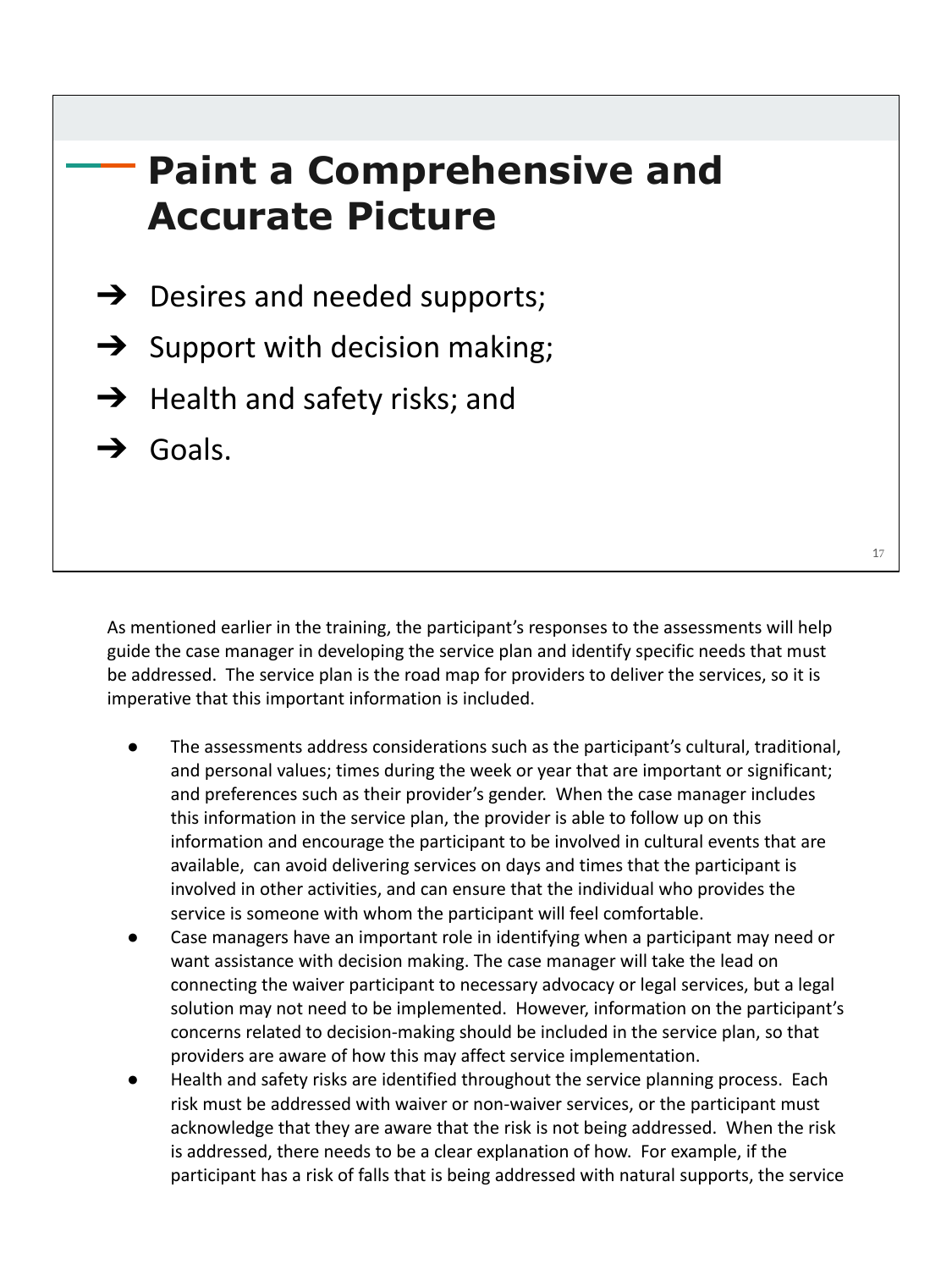- plan should provide information on who the natural support is, how and when they will provide support, and what that support will entail. Simply saying "Daughter will provide support" does not provide enough information.
- The case manager must support the participant in developing meaningful goals that reflect what the participant wants in their life, and consider the services and supports that the participant may need in order to obtain that goal. The participant's goal may be general in nature and will coincide with what is in the participant's overall plan. This support must be reflected in the services the participant receives, and strategies to achieve the goals must be discussed with the participant and service providers as part of the plan development process. For example, the participant may chose to go to Adult Day Services to increase their socialization and decrease isolation.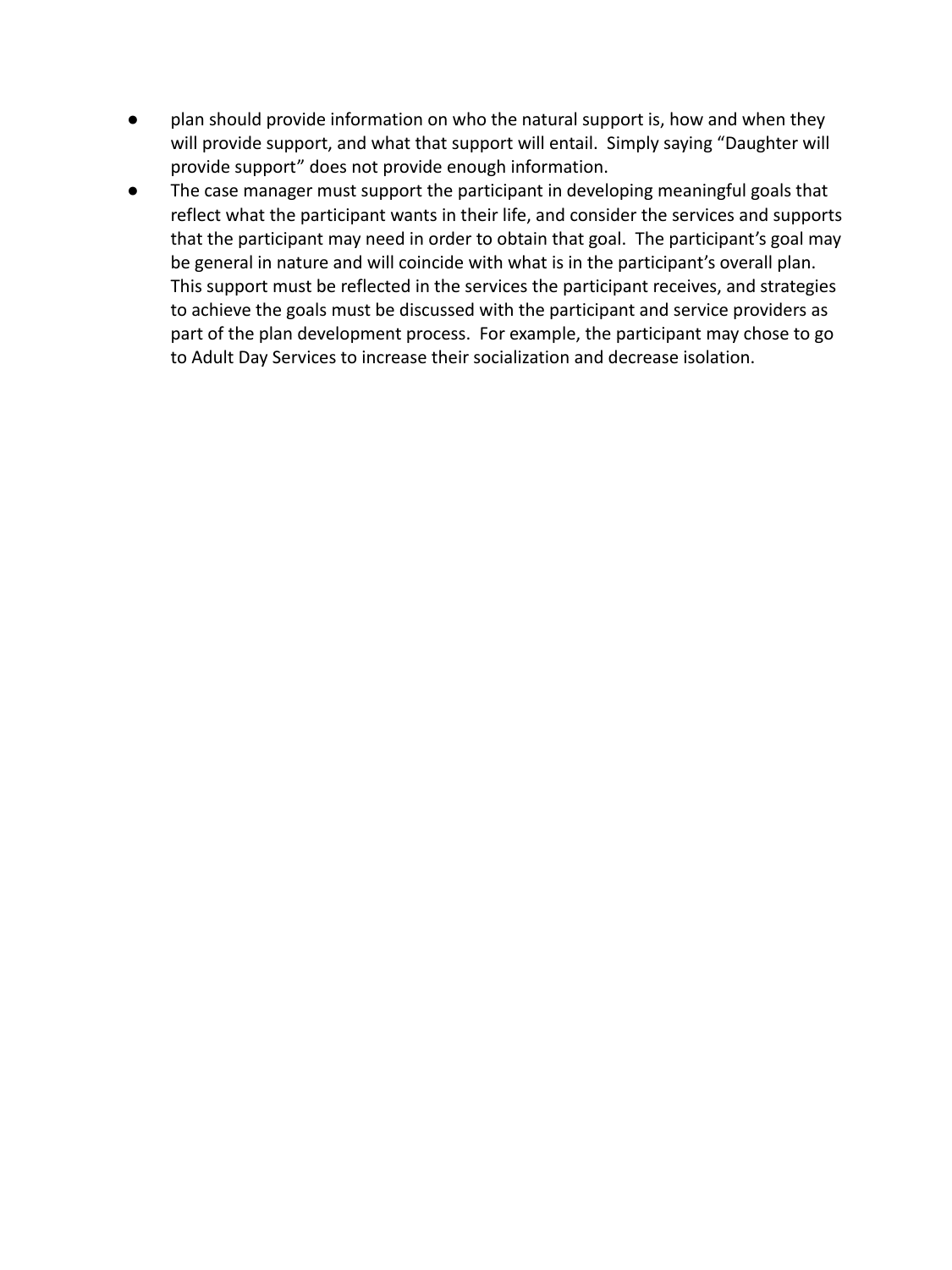

# **Agreement Form**

The Agreement Form is the case manager's evidence that they have met their obligations, and demonstrates that the participant agrees to the information, services, and any rights restrictions that are outlined in their service plan.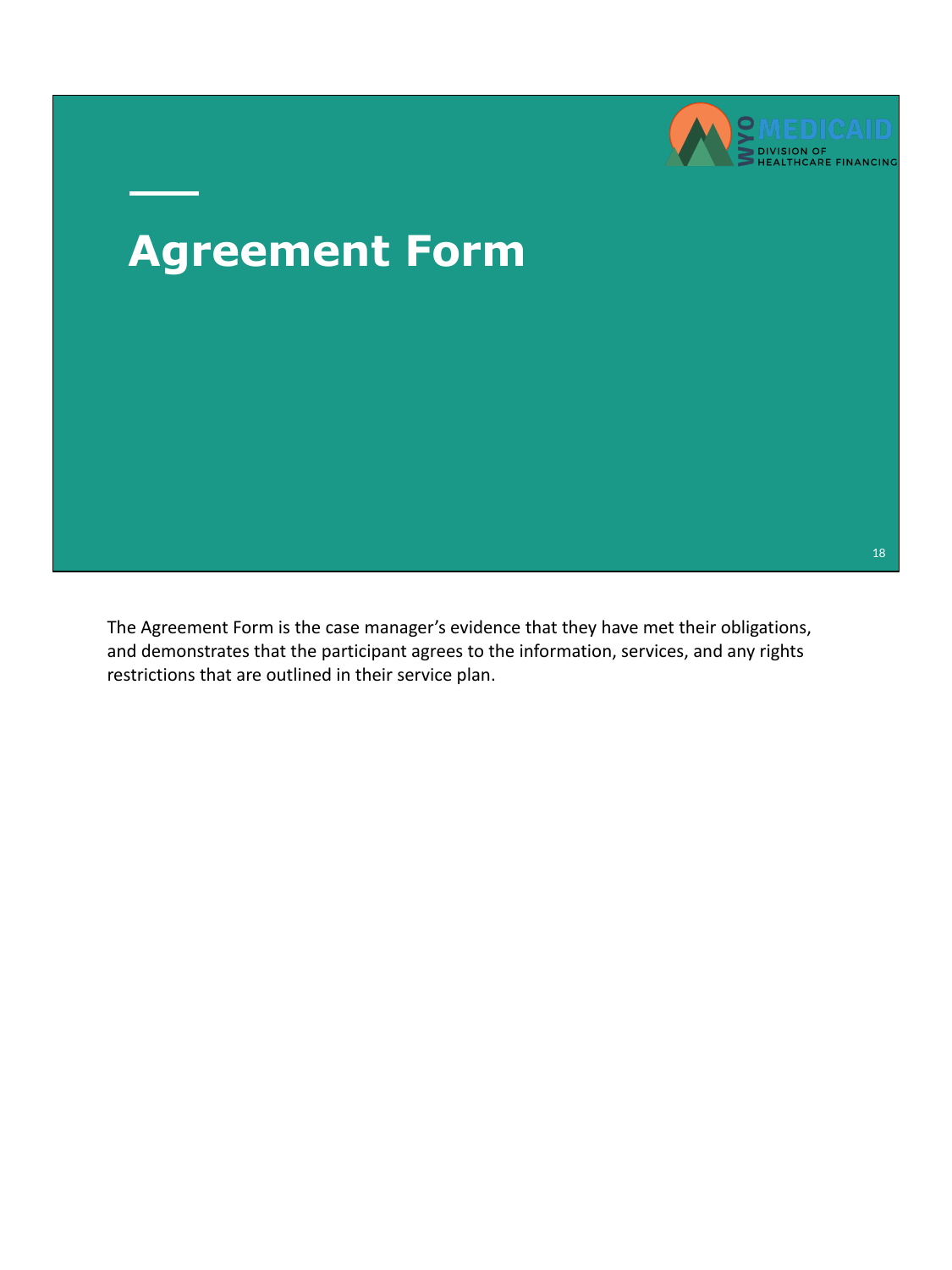

Case managers must demonstrate to the Division that they have reviewed necessary information with the participant, including the Participant Handbook, the participant's rights and responsibilities, the participant's right to choose from community or institutional services, the participant's right to choose their providers and services, person-centered planning, fair hearings, information about the Long Term Care Ombudsman, and how to contact their case manager and their case manager's supervisor.

The Agreement Form documents that the participant understands and agrees to their service plan. The Agreement Form also demonstrates that the participant was part of creating their service plan, as opposed to only the case manager and providers being involved.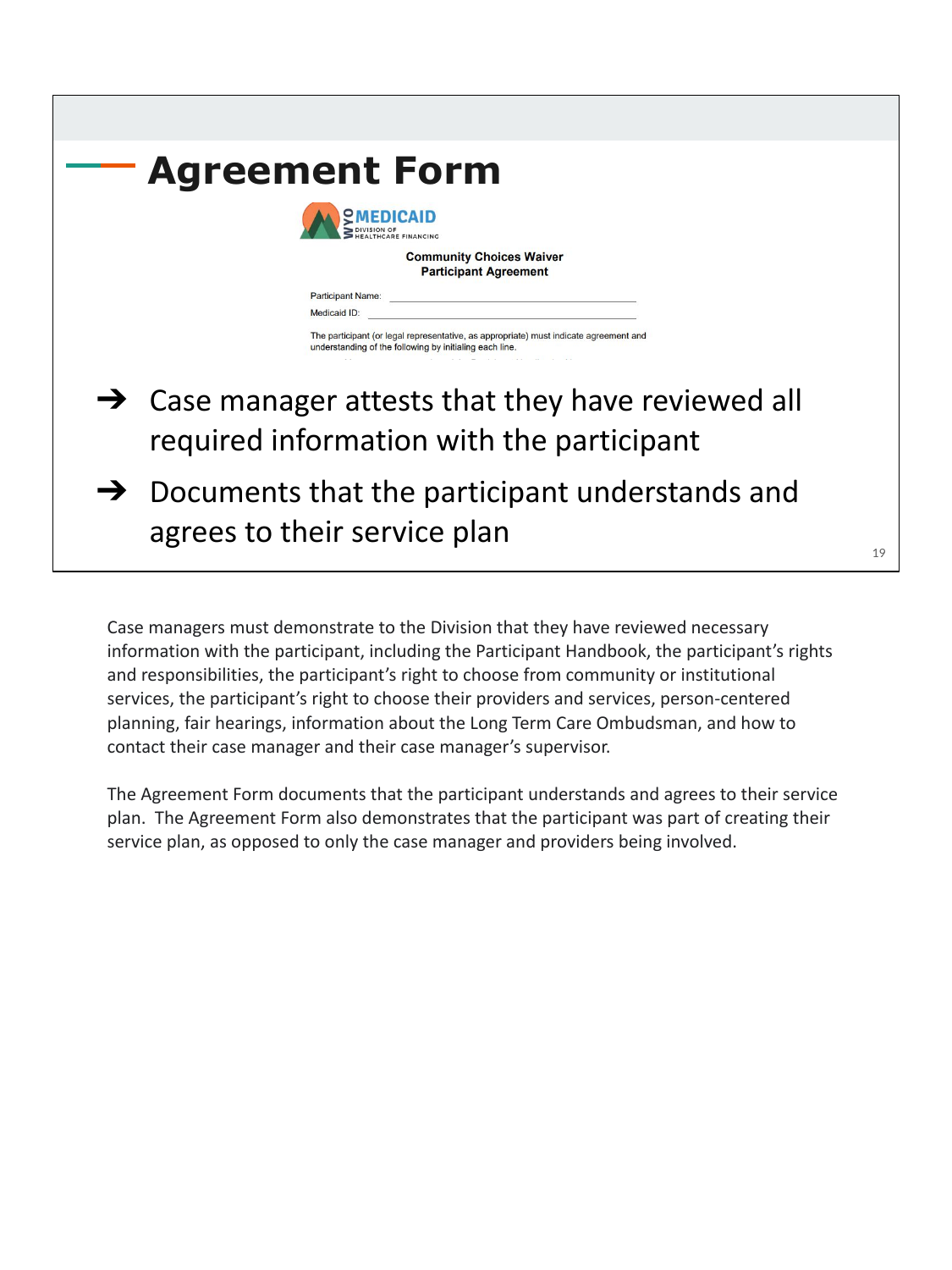

Beginning July 1, 2021 case managers will use new billing codes and will be reimbursed with new rates. The rates were developed as part of the Division's rate study, which was performed in 2020. The study can be found on the [Public Notices, Regulatory Documents,](https://health.wyo.gov/healthcarefin/hcbs/hcbs-public-notices/) [and Reports](https://health.wyo.gov/healthcarefin/hcbs/hcbs-public-notices/) page of the Division website, under the *Public Notice on Changes to Statewide Methods and Standards For Setting Provider Payment Rates for the Community Choices Waiver* toggle.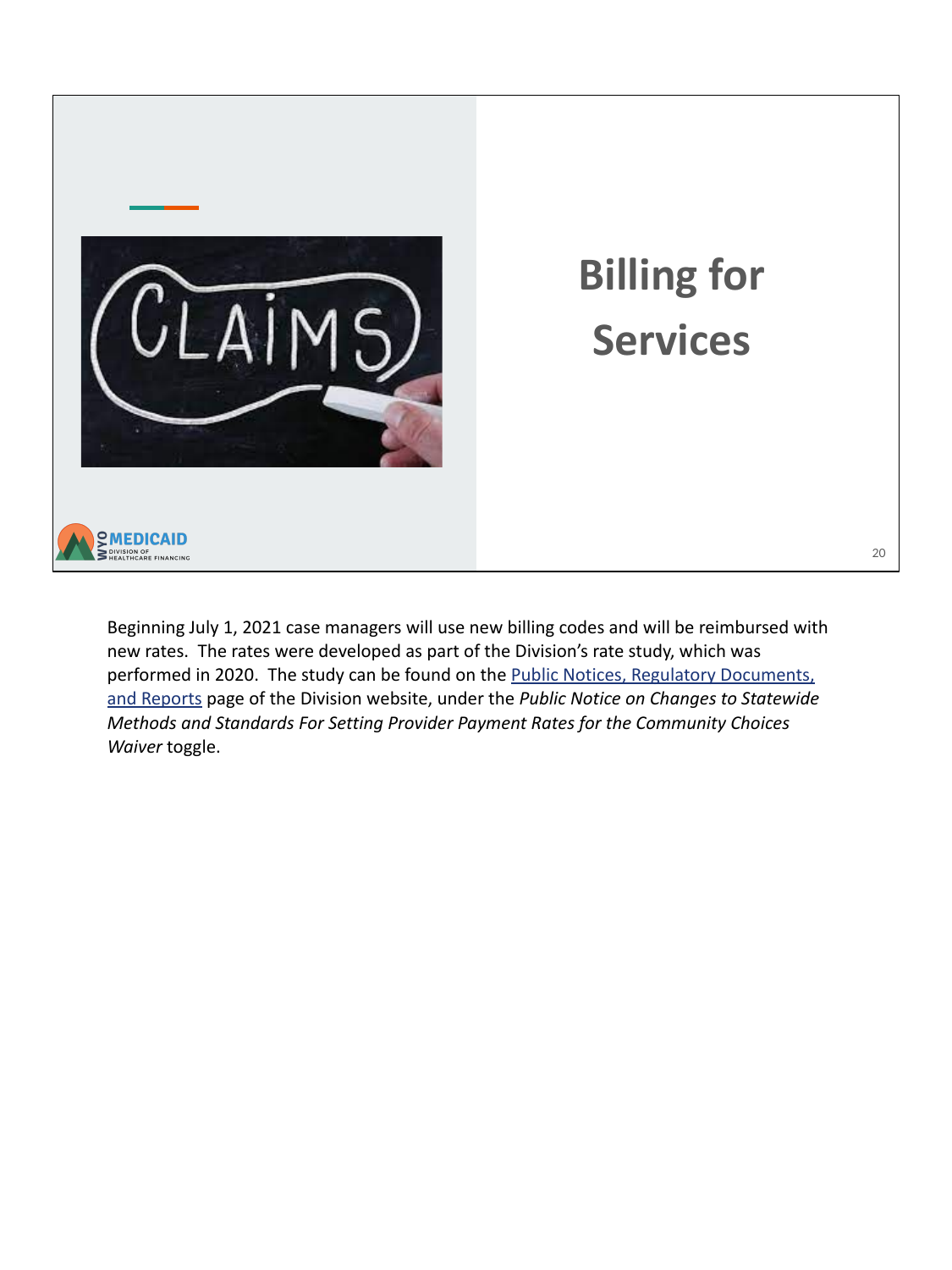

The case manager may only bill the service plan development and annual update unit once a plan year. The unit takes into account the activities that the case manager will typically conduct when they develop an initial service plan, or develop a service plan renewal. This unit is intended to be delivered in one lump sum to recover costs incurred during the development of the service plan. The case manager can bill this either at the end of the plan year or the first month of the new plan year.

Service plan development activities include:

- Participant education, such as the time that the case manager spends reviewing the Participant Handbook, explaining the participant's rights and responsibilities and the role of the Long-Term Care Ombudsman, discussing the participant's right to a fair hearing, and offering the participant choice in their services and service providers.
- Conducting the assessment process, which was described earlier in this training.
- Scheduling and conducting the plan of care team meeting, and ensuring that the participant is involved in that process.
- Interaction with providers as they evaluate the resources, expertise, and capacity needed to deliver the services, and ultimately accept or reject service referrals.
- Participant direction activities related to service plan development, such as ensuring that participants who express an interest in participant direction are informed of the potential benefits, liabilities, risks, and responsibilities associated with participant direction; determining if participants meet the additional criteria for participant direction; assisting the participant or designated employer of record (EOR) in obtaining and completing required documents; and determining the participant's monthly budget allocation.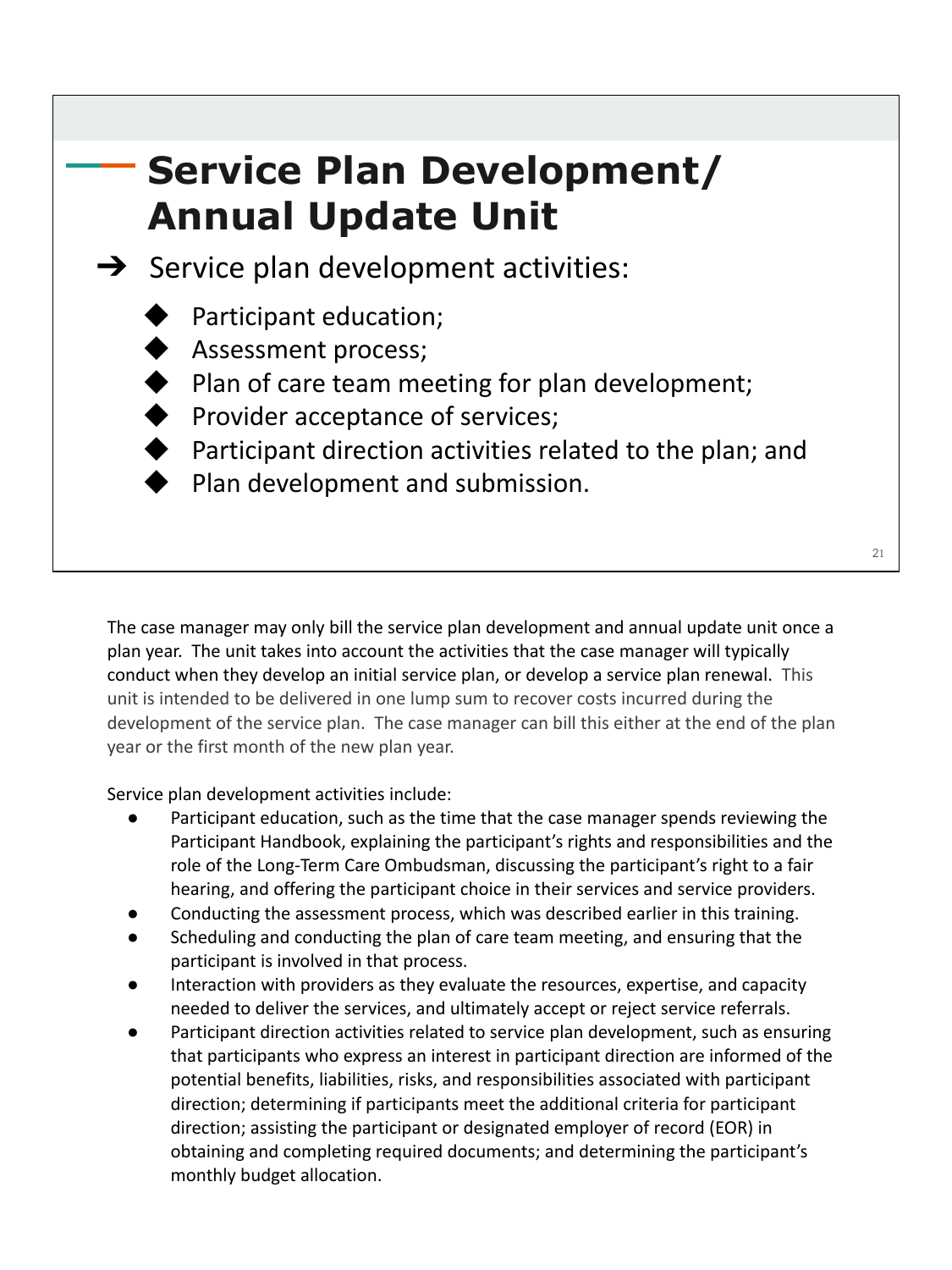● Developing the service plan in accordance with the standards outlined in this training, and submitting it within the established timeframes.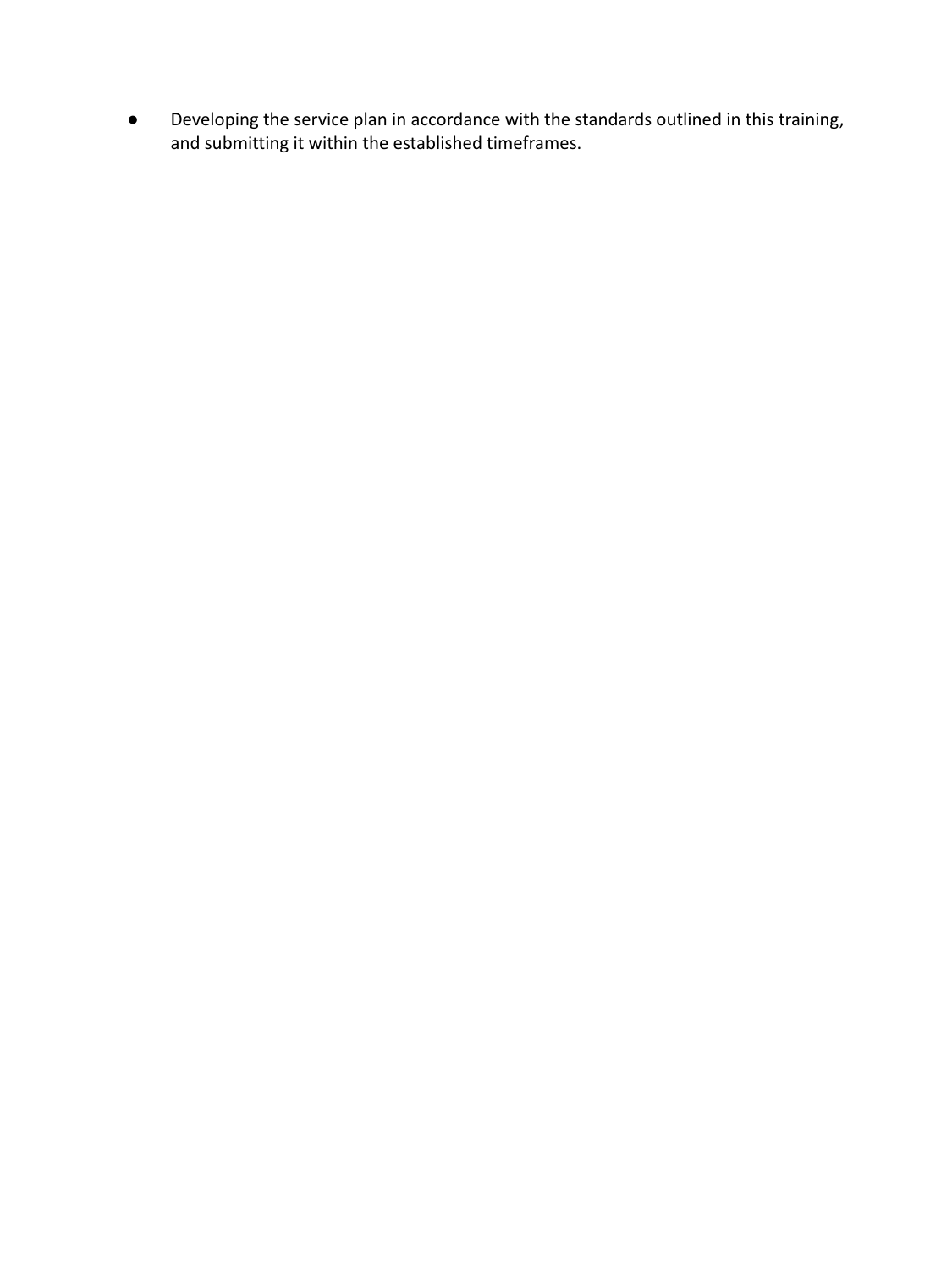

Case management activities should be documented in the CCW Monthly Review Form, which can be found under the *Processes* tab in EMWS. The case manager may bill the monitoring unit every month in which they conduct the required monitoring activities. This unit may be billed on the same month that the case manager bills the service development unit as long as the monitoring activities have been completed. When billing the monthly unit, the case manager cannot submit the CCW Monthly Review Form before the last day of the month for which they are billing. Once they have submitted the Monthly Review Form they can then bill for the unit of service completed.

The monitoring unit takes into account the activities that the case manager will typically conduct when they monitor a service plan and follow-up on identified concerns.

- Monthly and quarterly participant evaluations, which include evaluating the effectiveness of the service plan in meeting the participant's needs, identifying changes in the participant's condition or circumstances, screening for potential risks or concerns, and assessing the participant's satisfaction with their services and supports.
- Activities and contacts that are necessary to ensure that the service plan is effectively implemented and adequately addresses the needs of the participant. Contacts with the participant, legally authorized representative, family members, service providers, or other entities or individuals are included.
- Determining the participant's need for medical, educational, social, or other services, and supporting them in scheduling needed appointments. This may mean that, upon the request of the participant, the case manager is scheduling appointments for the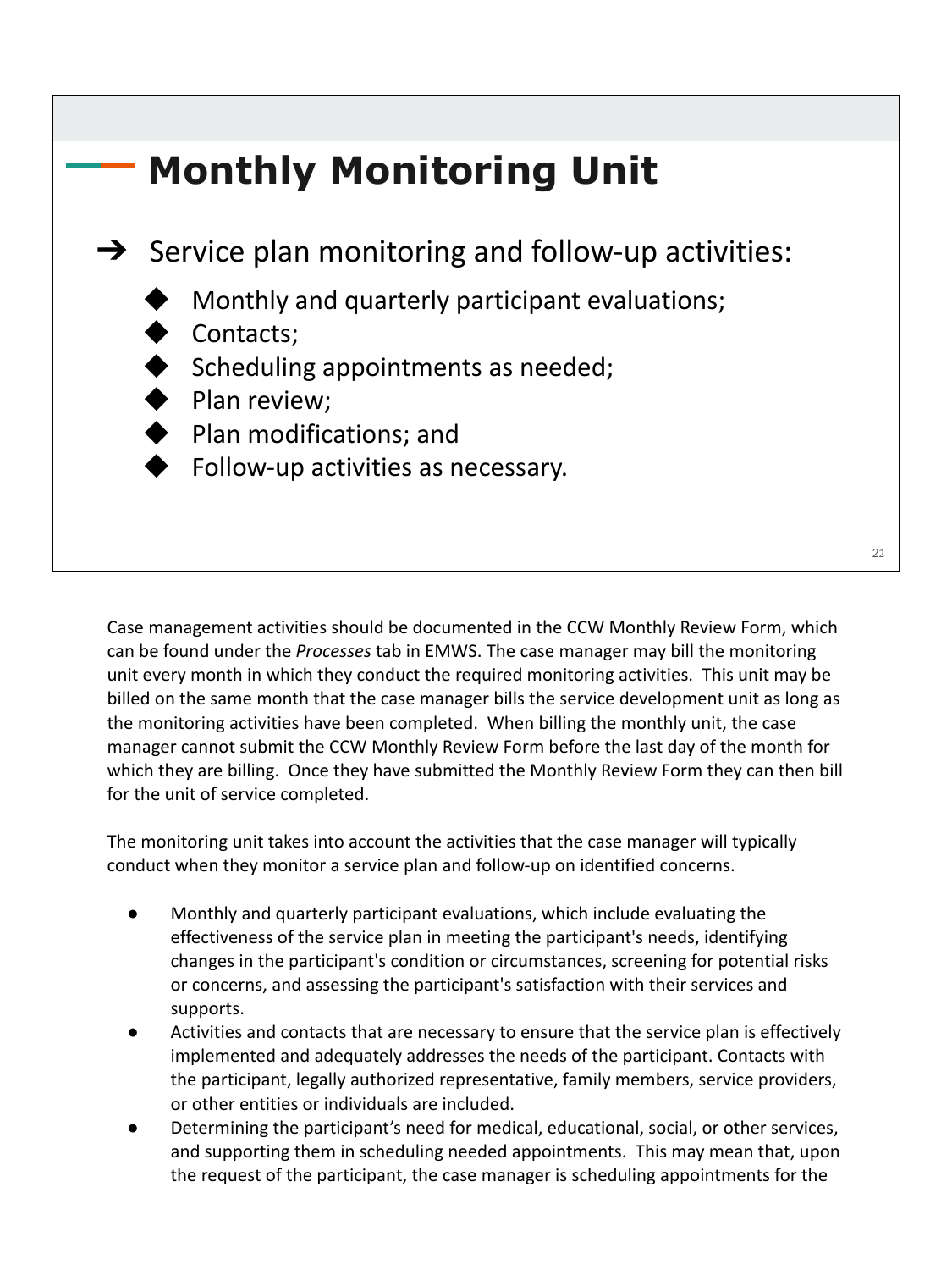- participant.
- Ensuring that services are being furnished in accordance with the participant's service plan, including service utilization. This includes monitoring participant-directed services to ensure they are effective and align with the monthly budget allocation.
- Making necessary adjustments or modification to the participant's service plan and service arrangements, as necessary.
- Conducting follow-up on identified concerns in order to ensure that the concerns have been addressed and that the participant is receiving the appropriate services and supports.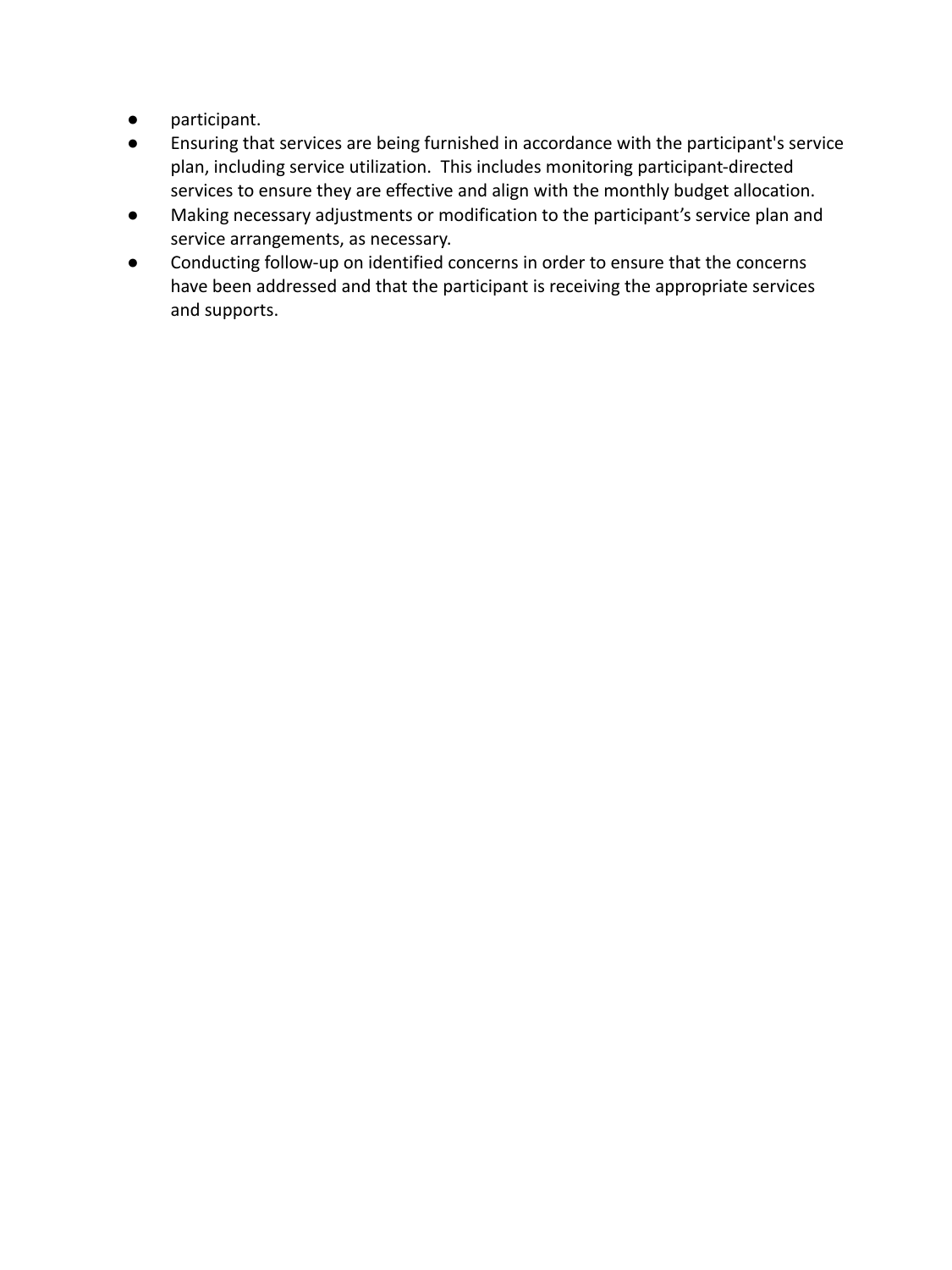# **Key Takeaways**



- 1. Person-centered planning is specific to participant needs and goals, which leads to a fulfilling life.
- 2. A comprehensive assessment is necessary to develop the service plan.
- 3. Quality plans are those that are accurate, comprehensive, person-centered, and professional.
- 4. The case manager is acknowledging that the plan is complete and represents an accurate picture of the participant at this point is in their life.

As we end this training, we'd like to review some of the key items that case managers need to remember:

- 1. Person-centered planning ensures that a participant's choices are honored, and needs and goals are met, which lead to a more fulfilling life for the participant.
- 2. A comprehensive assessment is necessary to develop a quality service plan.
- 3. Quality plans are those that are accurate, comprehensive, person-centered, and professional. The service plan is the road map for providers to deliver the services in accordance with the participant's wants and needs, so it is imperative that accurate and comprehensive information is included.
- 4. When a case manager submits the service plan in EMWS, they are acknowledging that the plan is complete and represents a complete and accurate picture of where the participant is at this point in their life. Case managers must understand that the service plan is a legal document to which they will be held accountable.